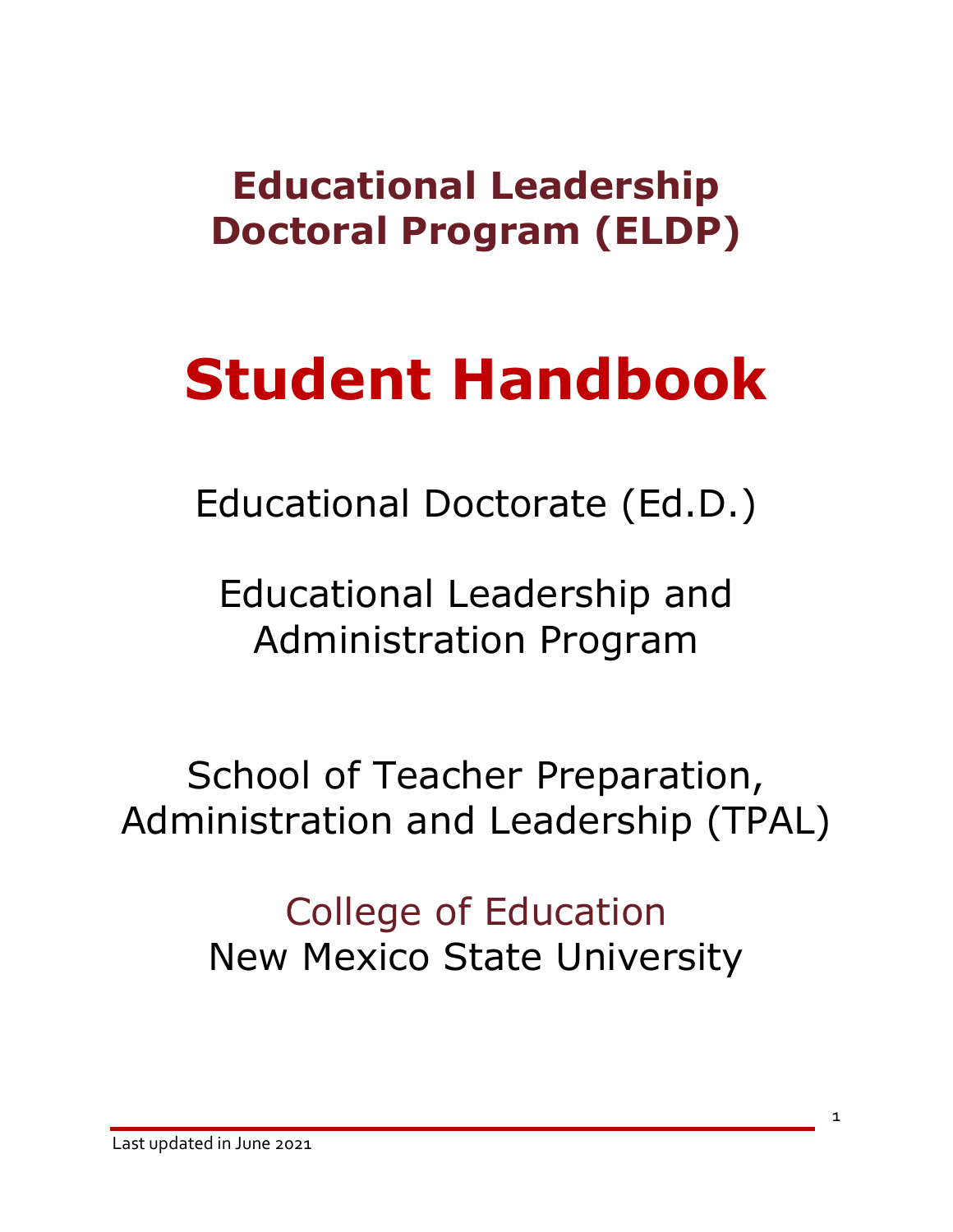# **Table of Contents**

| Standards for Student Social Conduct: Core Values and Behavioral Expectations 9 |
|---------------------------------------------------------------------------------|
|                                                                                 |
|                                                                                 |
|                                                                                 |
|                                                                                 |
|                                                                                 |
|                                                                                 |
|                                                                                 |
|                                                                                 |
|                                                                                 |
|                                                                                 |
|                                                                                 |
|                                                                                 |
|                                                                                 |
|                                                                                 |
|                                                                                 |
|                                                                                 |
|                                                                                 |
|                                                                                 |
|                                                                                 |
|                                                                                 |
|                                                                                 |
| $\overline{2}$                                                                  |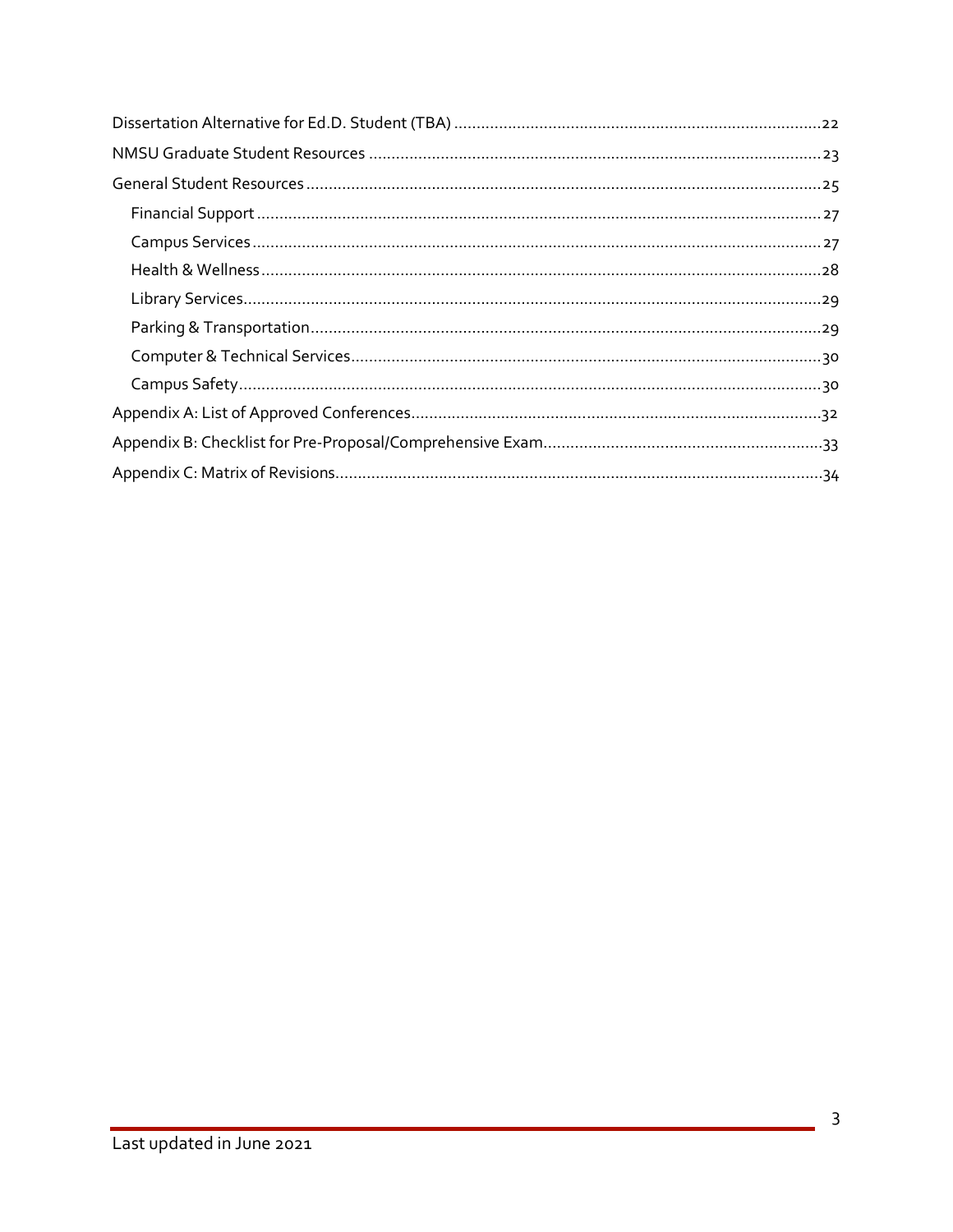## **Faculty**

| <b>Azadeh F. Osanloo</b><br>Professor<br>575-646-5976<br>azadeh@nmsu.edu                                          | <b>Kristin L. Kew</b><br>Assistant Professor<br>575-646-4081<br>kew@nmsu.edu                     |
|-------------------------------------------------------------------------------------------------------------------|--------------------------------------------------------------------------------------------------|
| <b>Henrietta Williams Pichon</b><br><b>Interim Dean</b><br>Associate Professor<br>575-646-3453<br>Pichon@nmsu.edu | <b>Denise Rodriguez-Strawn</b><br>College Assistant Professor<br>575-646-3593<br>harley@nmsu.edu |
| <b>Rene O. Guillaume</b><br>Associate Professor<br>575-646-1536<br>reneog@nmsu.edu                                |                                                                                                  |
| <b>Pamela Gray</b><br>Assistant Professor<br>575-646-2434<br>pgray@nmsu.edu                                       |                                                                                                  |

# School of Teacher Preparation, Administration, and Leadership

#### **Vision**

We serve the State of New Mexico, borderlands and global communities with socially responsive scholarship, innovative programs, and collaborative initiatives in education that foster and enhance the capacity of educators and communities to advance equity, democracy, and social justice in education and society.

#### **Mission**

As a School within a land-grant and Hispanic Serving Institution, we support and advocate for equitable education for all, especially historically marginalized and multicultural/multilingual communities and students with exceptionalities. We accomplish this through teaching, scholarship, public service, the preparation of teachers and leaders, and collaborations across the disciplines and with our constituents.

# Doctoral Studies in Educational Leadership and Administration

The mission of the Educational Leadership and Administration (ELA) Program at New Mexico State University (NMSU) is to prepare and graduate capable, skillful and dynamic educational leaders for a diverse society. Through the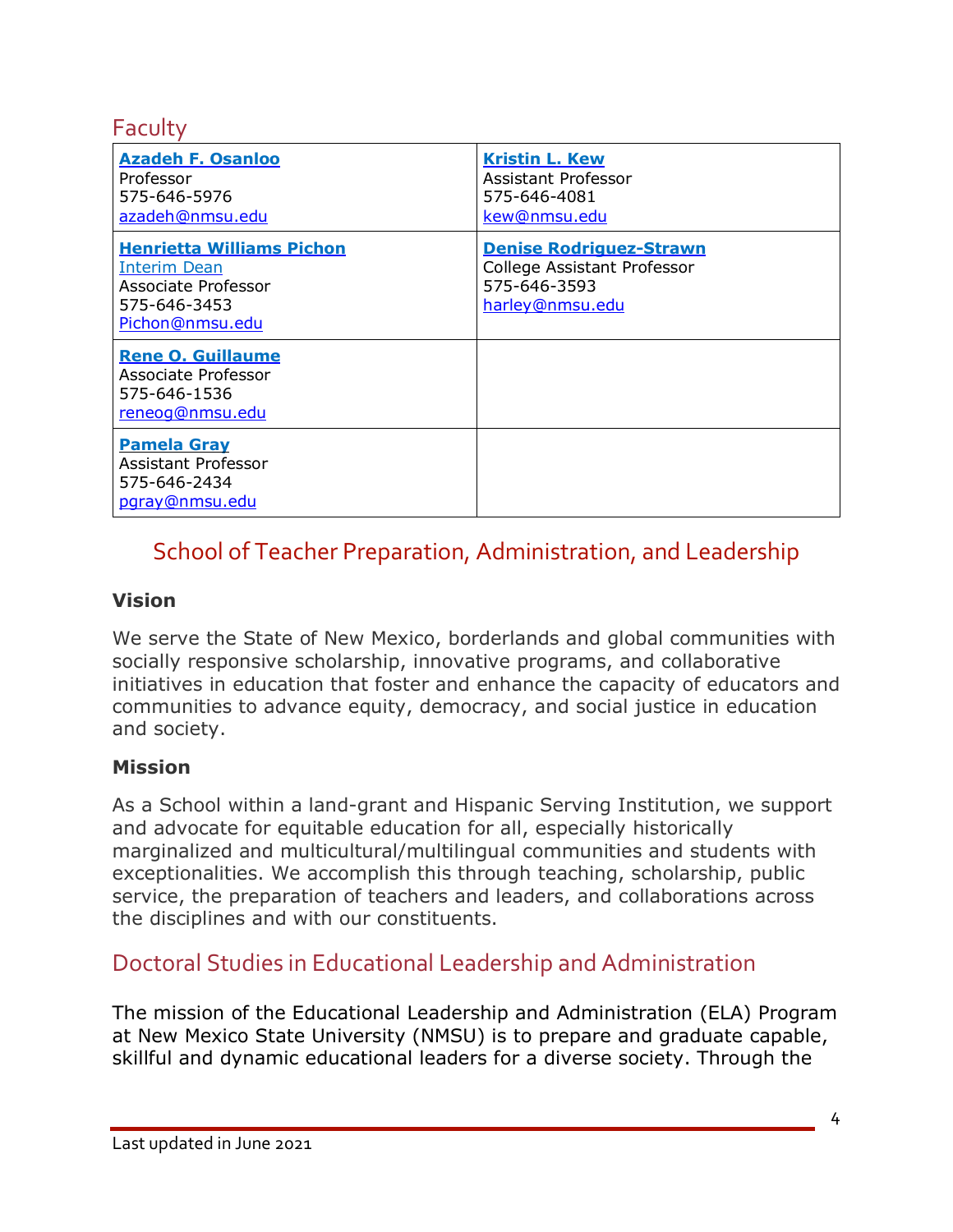use of theory and practice we aim to develop change agents and role models for socially just educational systems.

# **Social Justice Focus**

The ELA Program has a long-standing and long-term commitment to educational programs that embrace all students and promote within leaders an understanding of the necessity of upholding social justice. There are numerous definitions of social justice. Generally speaking, social justice is about assuring the protection of equitable access to liberties, rights, and opportunities, as well as taking care of the least advantaged members of society. Thus, whether something is just or unjust depends on whether it promotes or hinders equality of access to civil liberties, human rights, opportunities for healthy and fulfilling lives, as well as whether it allocates a fair share of benefits to the least advantaged members of society. Please remember that throughout the duration of your doctoral program, your studies will be anchored in the ideas and tenets of social justice. This is a program rooted in social justice and educational equity.

Brief reading list of social justice and educational leadership:

- Jean-Marie, G., Normore, A., & Brooks, J. (2009). Leadership for social justice: Preparing  $21^{st}$  century school leaders for a new social order. *Journal of Research on Leadership Education, 4*(1), 1-31.
- Marshall, C. & Oliva, M. (2006). *Leadership for social justice: Making revolutions in education,* Boston, MA: Pearson Education.
- Theoharis, G. (2007). Social justice educational leaders and resistance: Toward a theory of social justice leadership. *Educational Administration Quarterly, 43*(2), 221-258.

The ELA Program adheres to the standards and guidelines defined by the Council for the Accreditation of Educator Preparation (CAEP), the University Council for Educational Administration (UCEA), and the New Mexico Public Education Department (NMPED).

ELA doctoral students should anticipate advanced academic challenges and expectations beyond the nominal acquisition of graduate credit. The doctoral program should expand students' horizons, provide a platform for students to meet new challenges in their professions, and transform them into scholars and leaders. In pursuing a doctoral degree, students are engaged in a new relationship to the acquisition of knowledge so they may: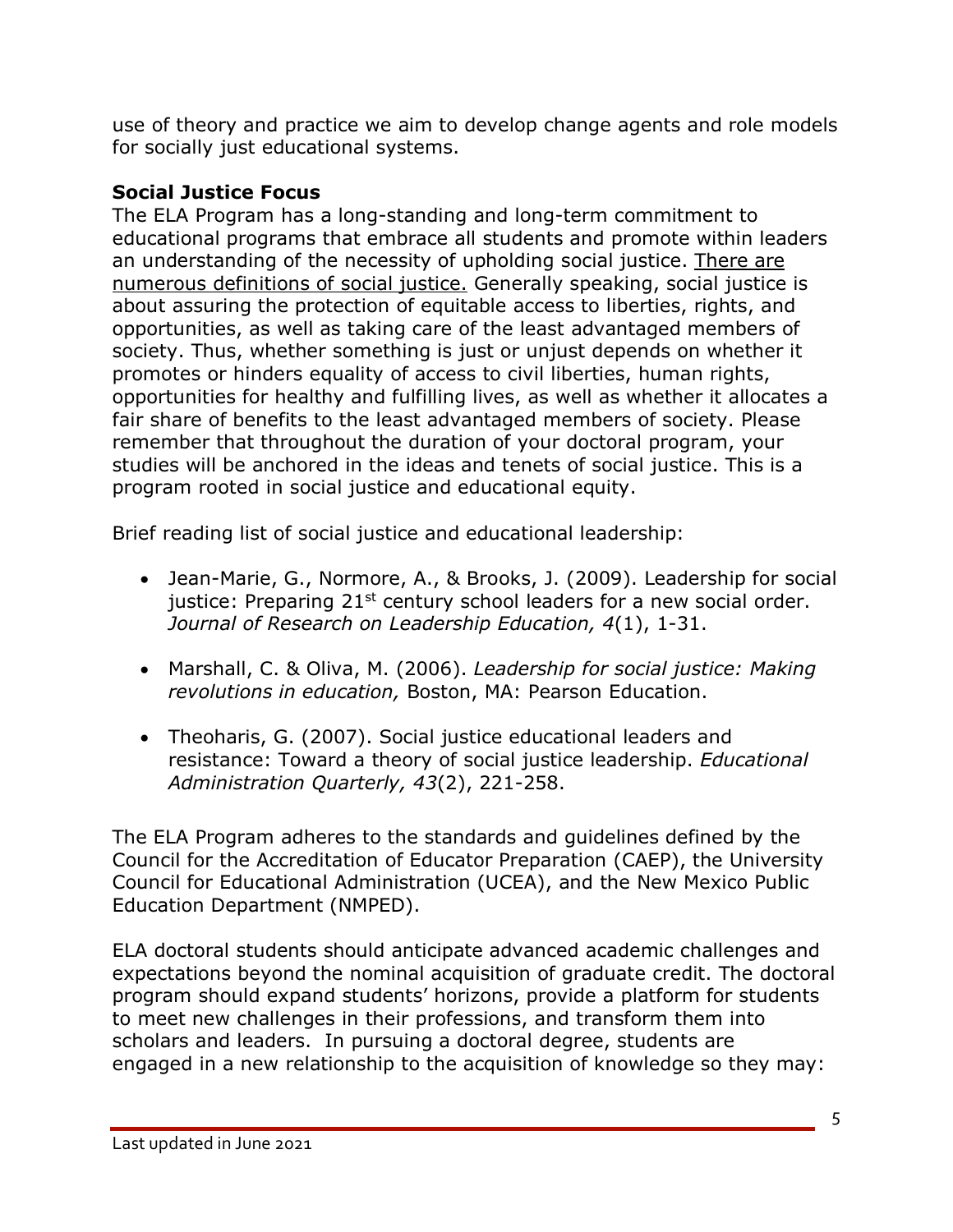- Appreciate research as a critical analytical skill
- Share an aspiration to cumulative collective knowledge
- Connect educational beliefs to a variety of theoretical foundations
- Understand practical implications of educational beliefs
- Facilitate learning within diverse communities

# The Educational Leadership Doctoral Program

The ELA Program mission is upheld and practiced in the Educational Leadership Doctoral Program (ELDP). ELDP represents the unique opportunity and responsibility ELA has to prepare educational leaders for socially just leadership, to foster educational programs, and to meet the needs of students across the state and along the U.S./Mexico border.

Students in ELDP should anticipate the academic rigor ELA embraces as its mission and NMSU maintains as a "High Research Activity" University.

• Concentrations include: *PK-12 Educational Administration; Community College Administration; University Administration*.

ELA has structured this program to meet the needs of full-time educators and administrators. The ELDP is a hybrid model involving face-to-face instruction and the use of distance education media (please note the University charges an additional fee per credit hour for all courses using distance education components). ELDP utilizes a cohort model in which students in each admitted cohort take all their ELA classes together, separating only when students enter the semester of their comprehensive exam. We have chosen this model because it has been shown to be related to higher student completion rates (Lei, Gorelick, Short, Smallwood, & Wright-Porter, 2011). Efforts for retaining educational leaders in a doctoral program are based on professional standards, educational trajectory and relatively high institutional expectations (Suleiman & Whetton, 2014). The cohort model provides support systems not intended to be rigid, however helpful insuring support, pace, evolution and direction for students in respective programs (Suleiman & Whetton, 2014). All ELDP students should be prepared, each semester, to participate in five weekends of classes (approximately one per month). Four of these weekends will be face-to-face classes. The four weekends will be at the Las Cruces campus in O'Donnell Hall, the College of Education building

Additionally, there will be one weekend of classes that will be asynchronously facilitated through distance education modalities. Students should be prepared to work concurrently through spring, summer, and fall semesters with limited breaks in study/coursework.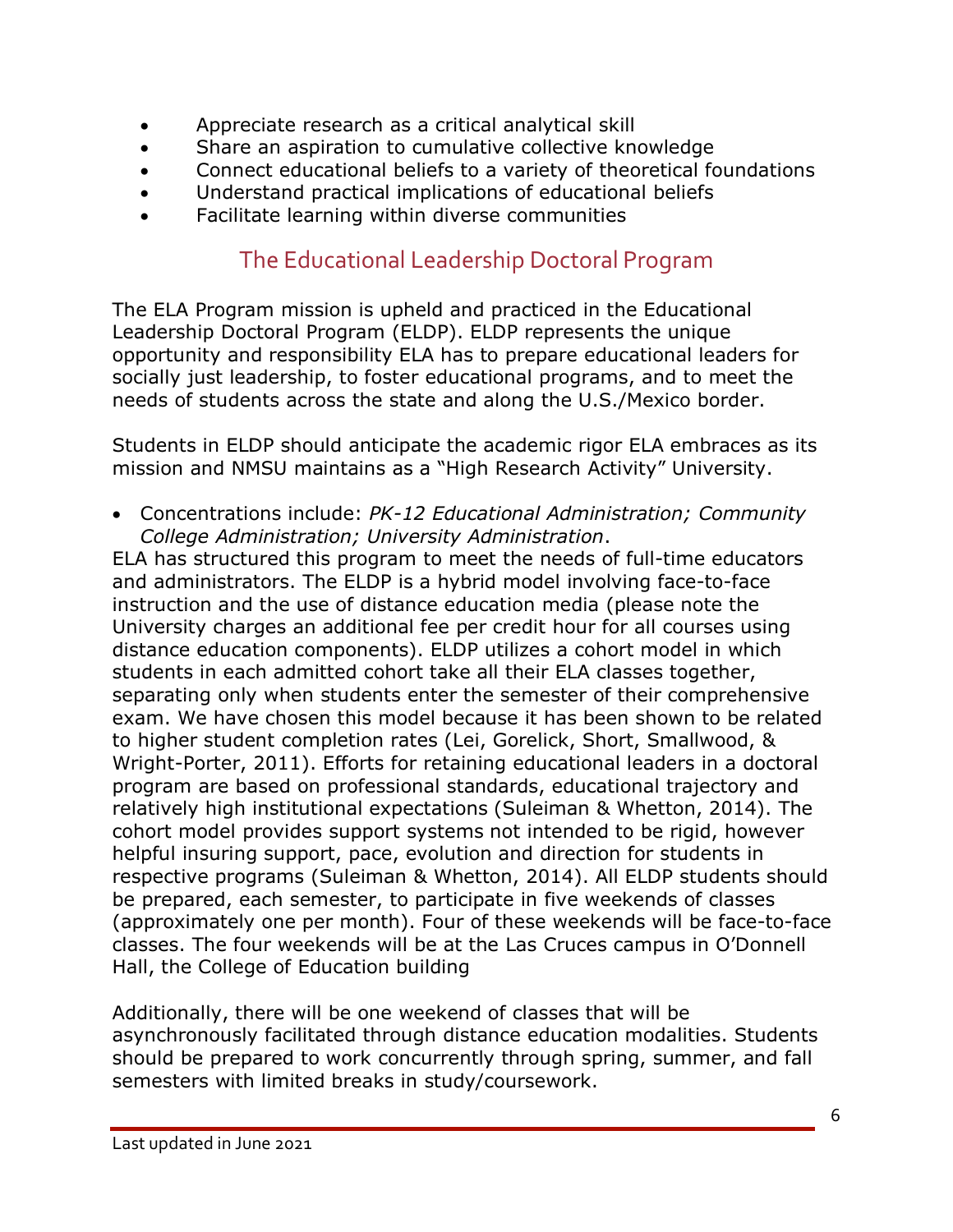# *Distance Education*

ELDP is a distance education program. This means all distance education courses from NMSU are delivered using the most innovative technology and methods available, including web-based technologies, Interactive Television, faculty exchanges, and off-site classes. Students are responsible for paying the NMSU distance education fees throughout the duration of the program.

#### **NOTE:** NMSU and ELA offices send emails *only to NMSU student email accounts.*

• Please check this account regularly to avoid missing important information regarding grades, course billing, deadlines, etc.

# Ed.D. Degree

The Ed.D. degree was designed to prepare educational administration practitioners. ELA offers all 63 credit hours of coursework required for the Ed.D. degree. Students must complete the entire ELDP course of study, pass the comprehensive exam, and successfully defend their dissertation in front of the dissertation committee. Students must also attend two researchfocused conferences at their own expense. Course requirements are outlined in the Schedule of Course Offerings (page 11). More information about the dissertation and the research conferences is provided in an upcoming section of this handbook.

#### **Action Research Dissertation Guidelines:**

- Draw on the knowledge, skills, and understanding that they have acquired in their doctoral studies to examine and address a significant problem of practice within their immediate community
- Directly benefit practitioners, the public and the community
- Demonstrate student's ability to carry out disciplined inquiry in accordance with ELA's standards of performance, which prepares students to skillful and dynamic educational leaders for a diverse society and develop change agents and role models for socially-just educational systems
- Focus on making a positive difference in a local education setting in which the candidate is currently serving
- Investigate a problem and research systematically through a form of disciplined inquiry
- Make sound, defensible, research-based judgments regarding how current practices can be undertaken more effectively and efficiently
- Report the research and findings of the action to an external audience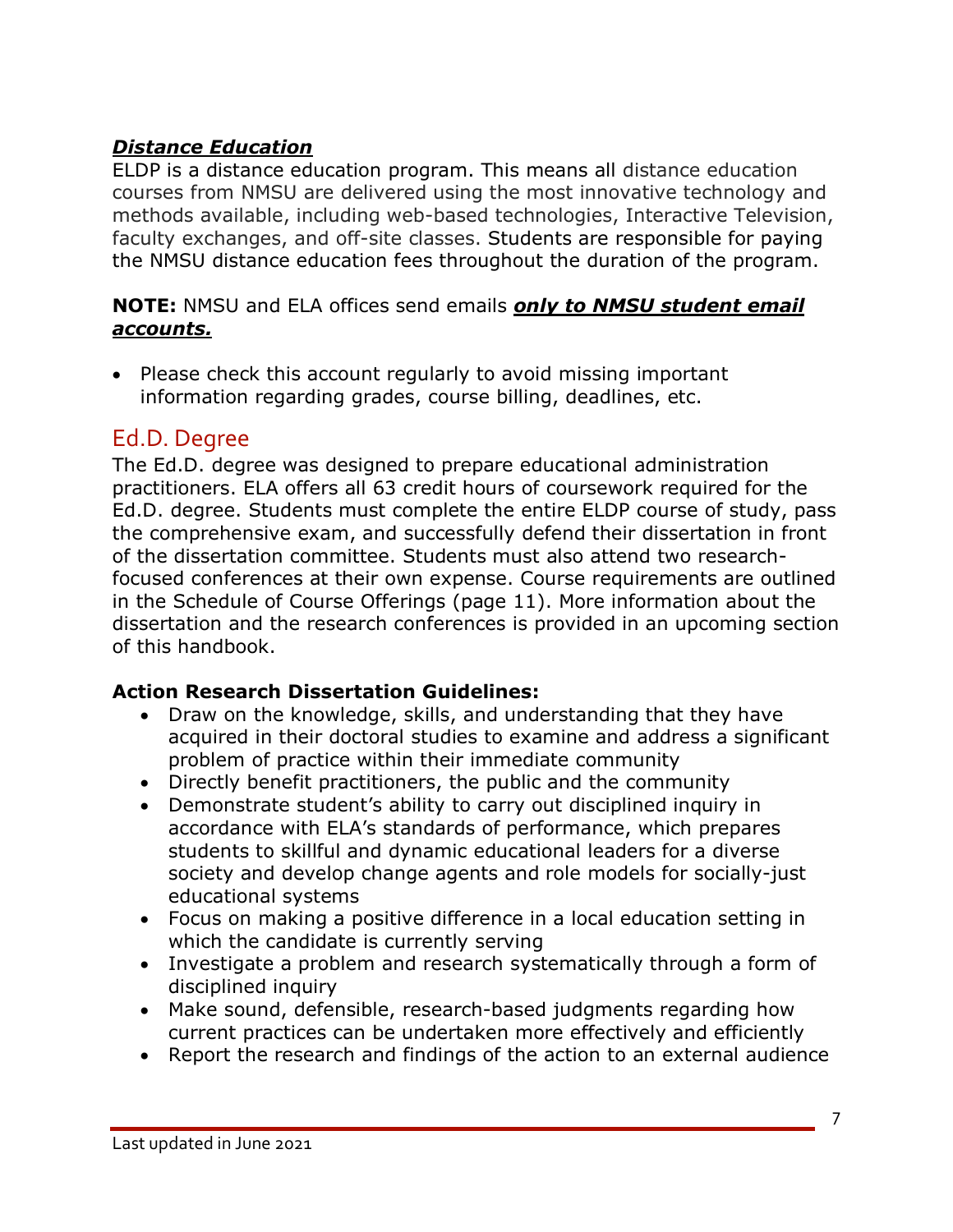- Recommend practices, programs, and/or policies to challenge dominate assumptions and beliefs about teaching, learning, leadership, and what it means to be a professional in a socially-just system
- Consider the needs of specific individuals and the characteristics of particular contexts

## **Features of Action-Research Dissertations:**

- The scale should be substantial enough to demonstrate positive benefits for the participants and/or school and doable while working in a full-time position
- The action is informed by the literature in the field
- The resources used are generally already available in the candidate's educational work setting and the surrounding educational community
- The final product is a reader-friendly written report describing the needs addressed, the action taken and reasons why, the consequences for participants, and lessons learned by the author
- Readers should be able to apply your work to their own contexts and have enough information to replicate a study in a manner similar to yours

# Changing Between the Ed.D. Degree and Ph.D. Degree

If you wish to change your degree mid-program you must complete the following steps: (1) provide a formal letter with your written rationale to your advisor for the change, (2) obtain ELA advisor approval, (3) obtain ELA department head approval, and (4) agree to any additional requirements and potential delay of completion, if applicable. You have until August  $1<sup>st</sup>$  of the next calendar year from start of the program to make this change (approximately 1 year). You can only change your degree **ONE** time.

# Doctoral Admissions Policy

Each October, ELA will post-doctoral application materials on the program website (https://ela.nmsu.edu/index/academics/docpage/). Step-by-step instructions will guide applicants in compiling the required materials. Completed applications must be received in our office by 5 pm MST on January  $15<sup>th</sup>$  (or the first business day after this date if January  $15<sup>th</sup>$  falls on a weekend or holiday). **There are no exceptions to this deadline.**

Additionally, to be considered for selection, NMSU requires students to apply to the NMSU Graduate School. This is entirely separate from the ELA application. The Graduate School application requires students submit all required documents directly to the Graduate School as indicated on their website (http://prospective.nmsu.edu/graduate/apply/index.html). ELA will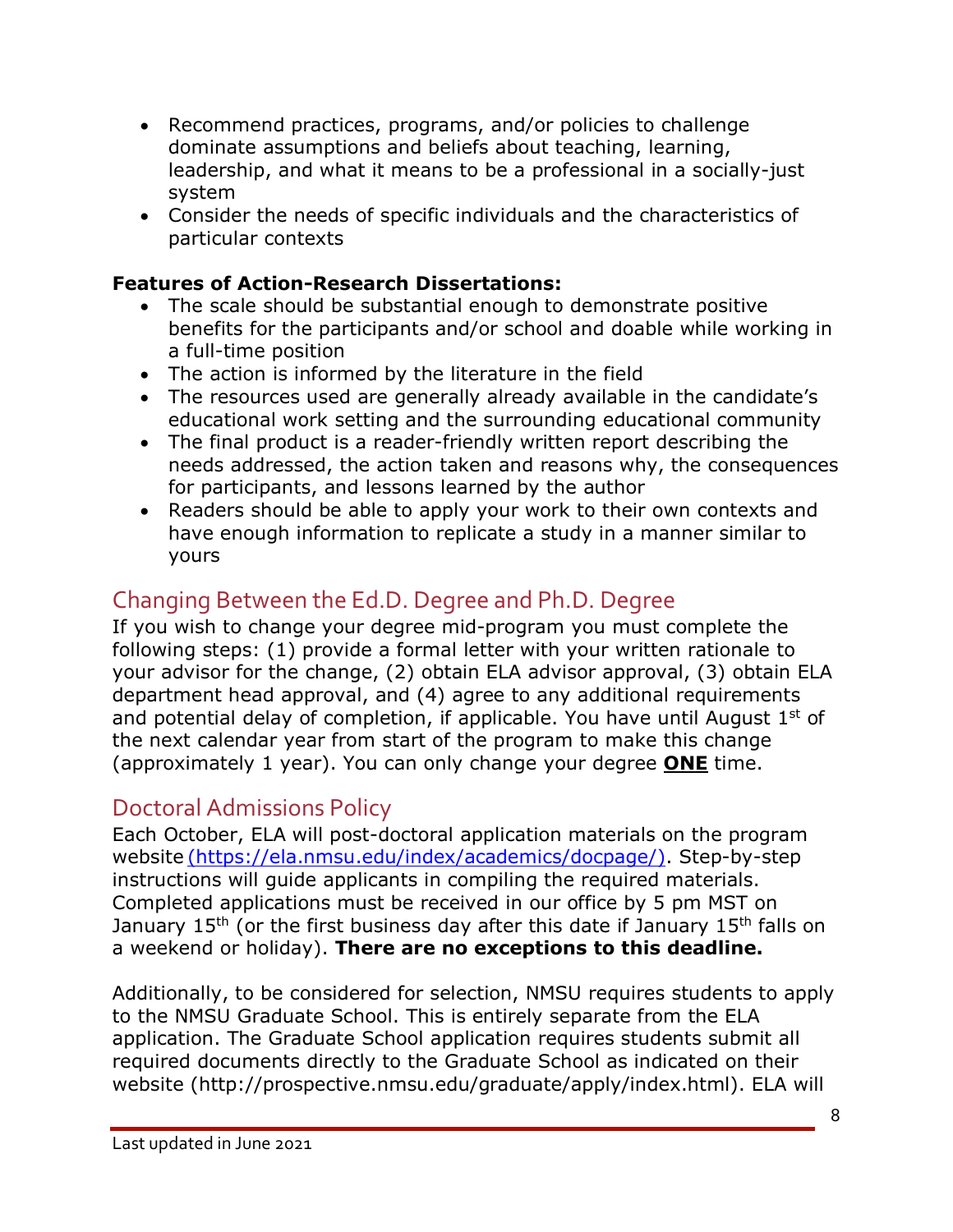not forward documents sent by mistake. The Graduate School application must also be completed by January  $15<sup>th</sup>$  at 5 pm MST. Again, there are no exceptions to this deadline.

Students will be notified of their acceptance by mid-spring of the application year. Accepted students will be asked to complete a form verifying their desire to join the next cohort of doctoral students. Failure to return the signed copy (via mail, fax, or e-mail) by the deadline indicated on the form will result in forfeiture of acceptance. Once accepted, students must also attend a mandatory orientation.

# Mandatory Student Orientation

In the summer before the new ELDP cohort begins taking classes, ELA hosts a required student orientation. This orientation is scheduled on a Saturday, typically in July, and lasts the full day. Students will receive information about the ELDP program and about NMSU, as well as training on the use of CANVAS, which is the course platform that hosts the online portion of each course. Additionally, students will receive training on using the NMSU library and requesting items remotely, receive information about how to register for fall courses, and meet with the instructors of the courses. Students who do not attend this orientation will be dropped from the cohort.

# Standards for Student Social Conduct: Core Values and Behavioral

# Expectations

Students and faculty each have responsibility for maintaining an appropriate learning environment. Students who fail to adhere to such behavioral standards may be subject to discipline. Faculty have the professional responsibility to treat all students with understanding, dignity, and respect, to guide classroom discussion and to set reasonable limits on the manner in which they and their students express opinions. Professional courtesy and sensitivity are especially important with respect to individuals and topics dealing with differences of race, culture, religion, politics, language, sexual orientation, gender variance, and nationalities. For further information, please see the link below to the University Standards for Social Conduct. The Program adheres to this code of conduct.

https://studenthandbook.nmsu.edu/student-social-code-of-conduct/part-iiistandards-for-student-social-conduct/

# General Advisor(s) and Dissertation Chair(s)

In the first semester of the program, students will be assigned a "general" faculty advisor. This advisor is the first "go-to" contact when students have a question or a concern. The general advisor is the person who approves and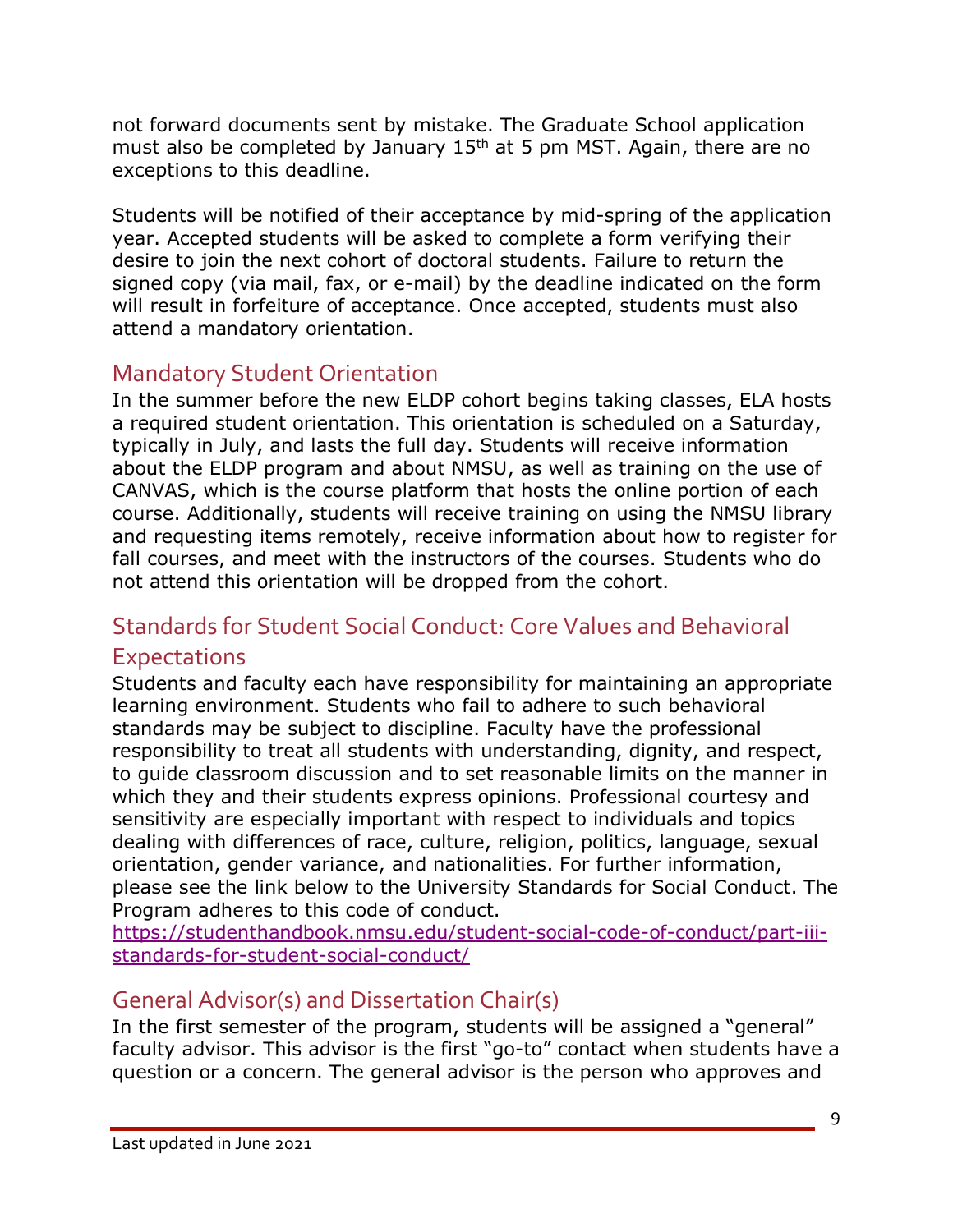disapproves conference requests for the ELDP requirement (see *Required Research Conferences*, page 12). The general advisor is not necessarily meant to guide the student through the dissertation process.

For the dissertation and with input from the students, the department will assign each student a dissertation chair to replace the general advisor. Once students have a dissertation chair, they will be able to contact that person for all academic and dissertation questions. The dissertation chair must be a currently employed full-time ELA college or tenured/tenure-track faculty member. Dissertation chairs are typically assigned in the spring semester of the second year of course work; during Qualitative Research II.

# Change of Dissertation Chair

In the event dissertation chair is unable to meet the obligations of chairing the dissertation due to retirement, resignation, illness, or other extenuating circumstances a student may need to change their dissertation chair. These requests are handled and approved by the Department Head on a case-bycase basis.

# Semester Structure of Class Meetings

Courses are offered each fall, spring, and summer semesters of the program. Within a semester, four class meetings are held at the Las Cruces campus and one class is conducted completely online. In between class meetings, coursework will be synchronous, asynchronous, or both. Please note that students are responsible for all the costs associated with travel, meals, lodging, and so forth that accrue from monthly trips to classes in Las Cruces.

# Course Offerings

Typically, two of the required courses are offered each semester (to meet the Graduate School's residency requirement, there are two semesters in which three courses will be offered (please see the Schedule of Course Offerings below for details). Both courses are offered during weekends. Approximately once a month, students will attend one all day face-to-face class on Saturday (8:30-4:30 with an hour for lunch), and the other class all day on Sunday (8:00-3:30 with half an hour for lunch). Students must attend all class sessions. Only previously approved absences will be allowed. Emergency absences will be excused after the class only with appropriate and relevant documentation. Please check with the individual instructor for course policies regarding absences.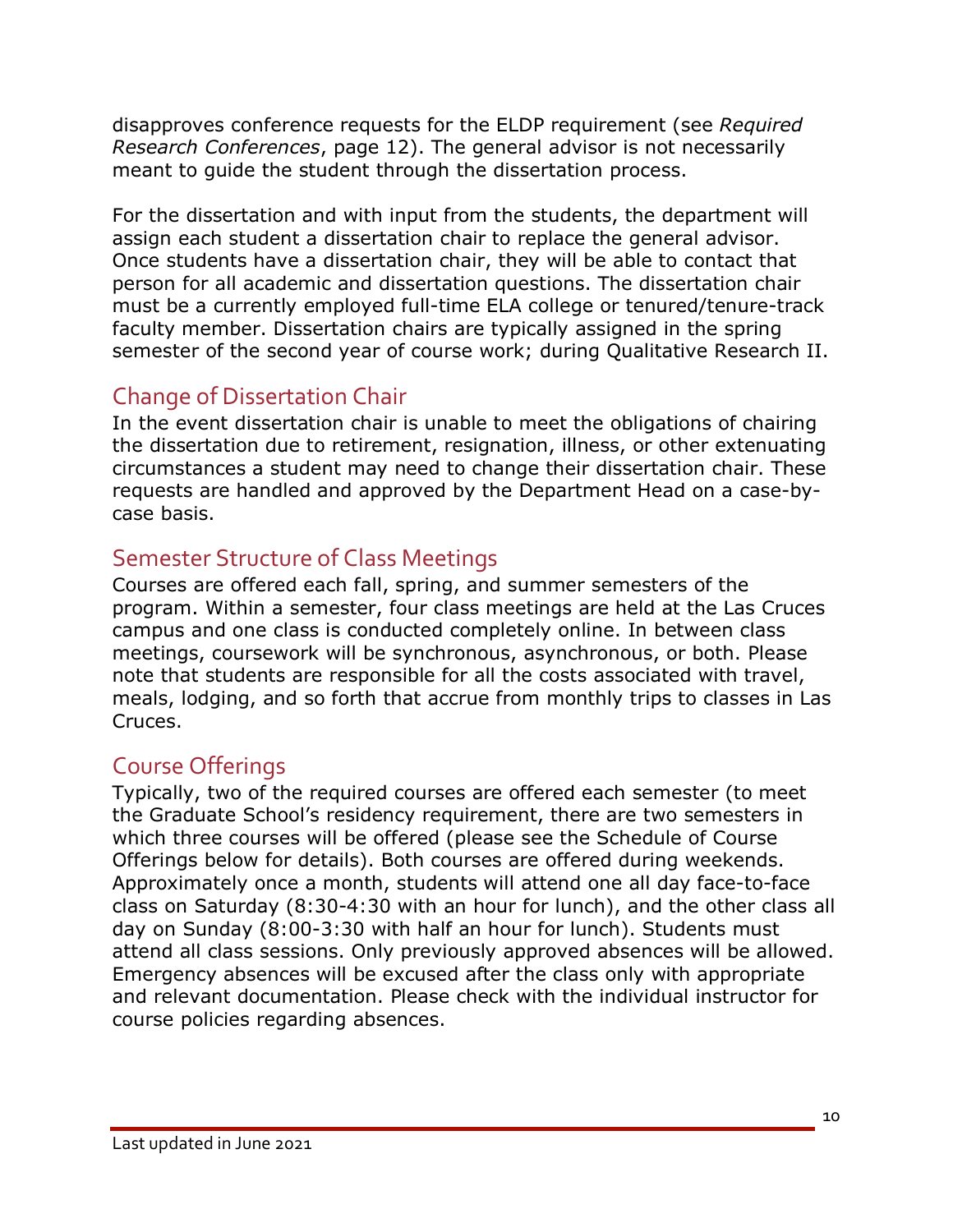# Incomplete Grades

Students may request an instructor to assign an Incomplete grade only if the student is unable to complete the course due to circumstances beyond the student's control that develop after the last day to withdraw from the course (see current Graduate Handbook for dates). Examples of appropriate circumstances include documented illness, documented death or crisis in the student's immediate family, etc. In no case is an Incomplete to be used to avoid the assigning of D, F, or Unsatisfactory grades for marginal or failing work; per the Graduate School, to be considered for an "Incomplete" the student MUST be currently passing the course (see instructor syllabus to define a "passing" grade). To assign an 'I' grade, the instructor will state in writing the steps necessary to complete the remaining coursework. The student will sign this document and a copy will be provided to the student. The agreed-upon work must be completed in a manner satisfactory to the instructor. The work must be completed within 12 months of the last official day of the class.

\*Please note: Each course is not offered each semester. If a student is granted an "I", completion of the course may add significant time to the duration of the program. Students with "I" grades cannot take ELA 693 Dissertation Seminar until the "I" grade has been changed to a passing grade (A or B) by the instructor.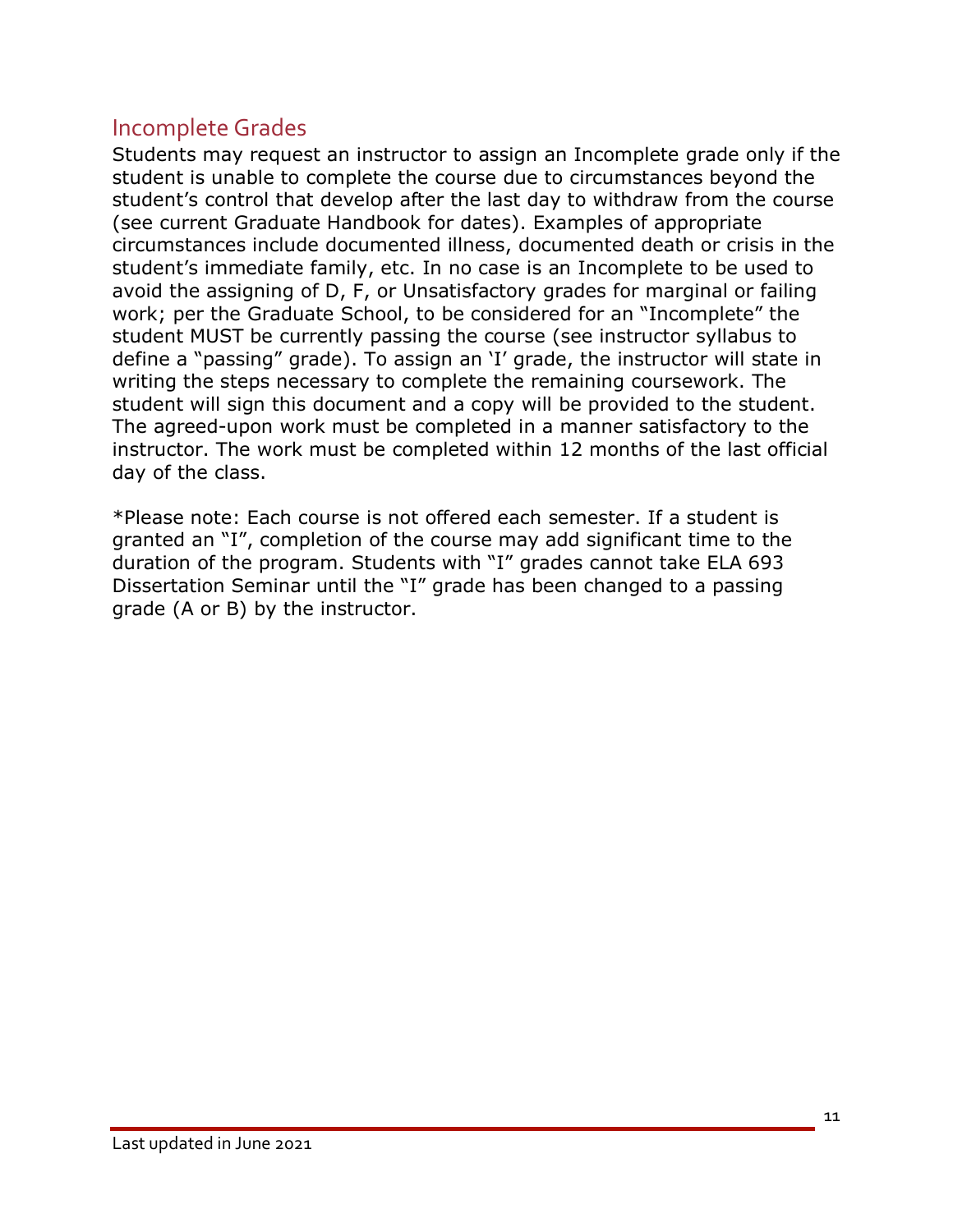# Schedule of Course Offerings

#### **Fall #1: 2 classes, 6 credit hours**

ELAD 615 Doctoral Seminar: Organizational Theory ELAD 685 Elements of Research

#### **Spring #1: 2 classes, 6 credit hours**

ELAD 622 Quantitative Research I ELAD 623 Qualitative Research I

#### **Summer #1: 2 classes, 6 credit hours**

ELAD 630 Concepts of Leadership in Education ELAD 671 Foundations of Educational Administration

#### **Fall #2: 2 classes, 6 credit hours**

ELAD 682 Quantitative Research II ELAD 670 Advanced Internship I

#### **Spring #2: 3 classes, 9 credit hours**

ELAD 683 Qualitative Research II ELAD 670 Advanced Internship II ELAD 650 Higher Education Law (CC/Univ) Or ELAD 679 Public School Law (PK-12)

#### **Summer #2: 3 classes, 9 credits**

ELAD 635 Special Problems: Scholarly Writing & the Southwest Border ELAD 689 Evaluation Design in Education ELAD 655 Higher Education Finance and Funding (CC/Univ) Or ELAD 676 Education Financial Management (PK-12)

#### **Fall #3: 1 class, 3 credits**

ELAD 693 Dissertation Seminar

#### **Spring #3: 6 credit hours**

ELAD 700 Doctoral Dissertation

#### **Fall #3: 6 credit hours**

ELAD 700 Doctoral Dissertation

#### **Spring #3: 6 credit hours**

ELAD 700 Doctoral Dissertation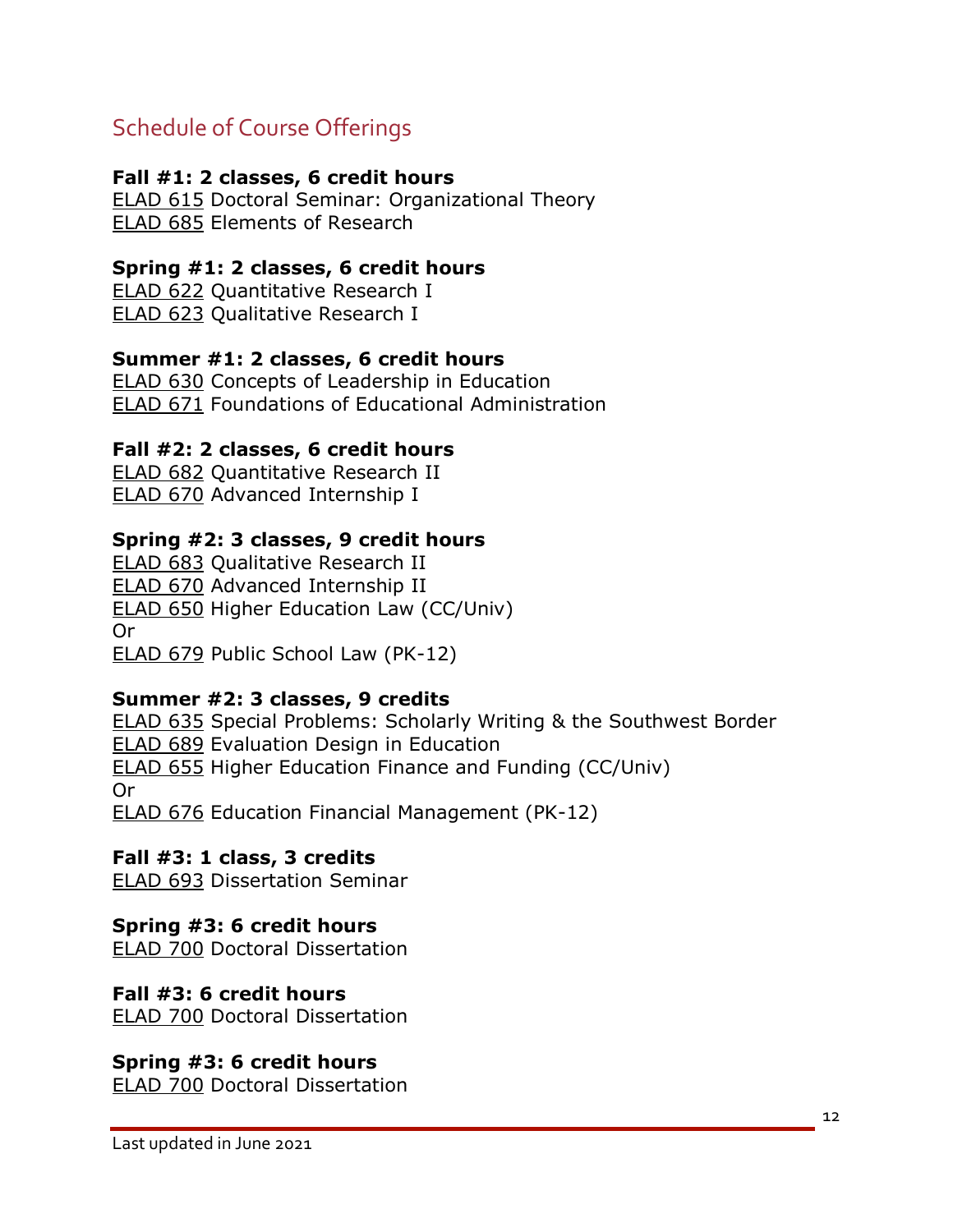# Course Registration

ELDP uses a cohort model, which means we accept one group of students at a time and, for each semester of that cohort's program of study. ELDP courses are closed to everyone but the particular cohort. Students will receive a copy of the Schedule of Course Offerings (see above), which lists the specific courses each semester that will be offered to the cohort. Each semester, when the Office of the Registrar releases the courses, students will receive an email from the department regarding course registration.

# Required Program of Study Submission

Students who have completed 12 credits of doctoral work are required to file the "Program of Study" form for the doctorate before registering for additional courses. This form may be obtained from the website of University Admissions: http://prospective.nmsu.edu/graduate/forms/index.html.

# Textbooks and Course Materials

The NMSU Barnes and Noble bookstore requires all faculty members to submit book orders before the beginning of each semester. To find the book(s) for a course, go to the Barnes and Noble website, look up the course, and see the listing of books. Students are free to purchase these books from any venue. Please save all receipts for book purchases until receiving confirmation from the instructor that the book listed by the bookstore is the correct book and edition. ALWAYS be flexible and ready to return or exchange textbooks as needed.

# Required Research Conferences

To graduate from ELDP, students must attend two research-focused academic conferences during your program of study. These conferences must be research and education-based. Students will be provided with a list of approved conferences during their orientation (see page 31), and may attend these conferences (or any other approved research-based conference) at any time before ELA 700 coursework. Each student must pay for all travel to and from the conference as well as hotel, meals, taxi, tips, and any other accrued expenses. The conferences are held in different cities each year, and thus the full cost to attend each conference will vary by location. It is the students' responsibility to notify the ELA Programs Coordinator when this requirement is met. Documentation of requirement completion will be placed in students' folders. Documentation required is: (1) conference form, (2) proof of paid registration, (3) copy of front cover of conference program and (4) copy of name badge. Any other documentation will be considered supplemental.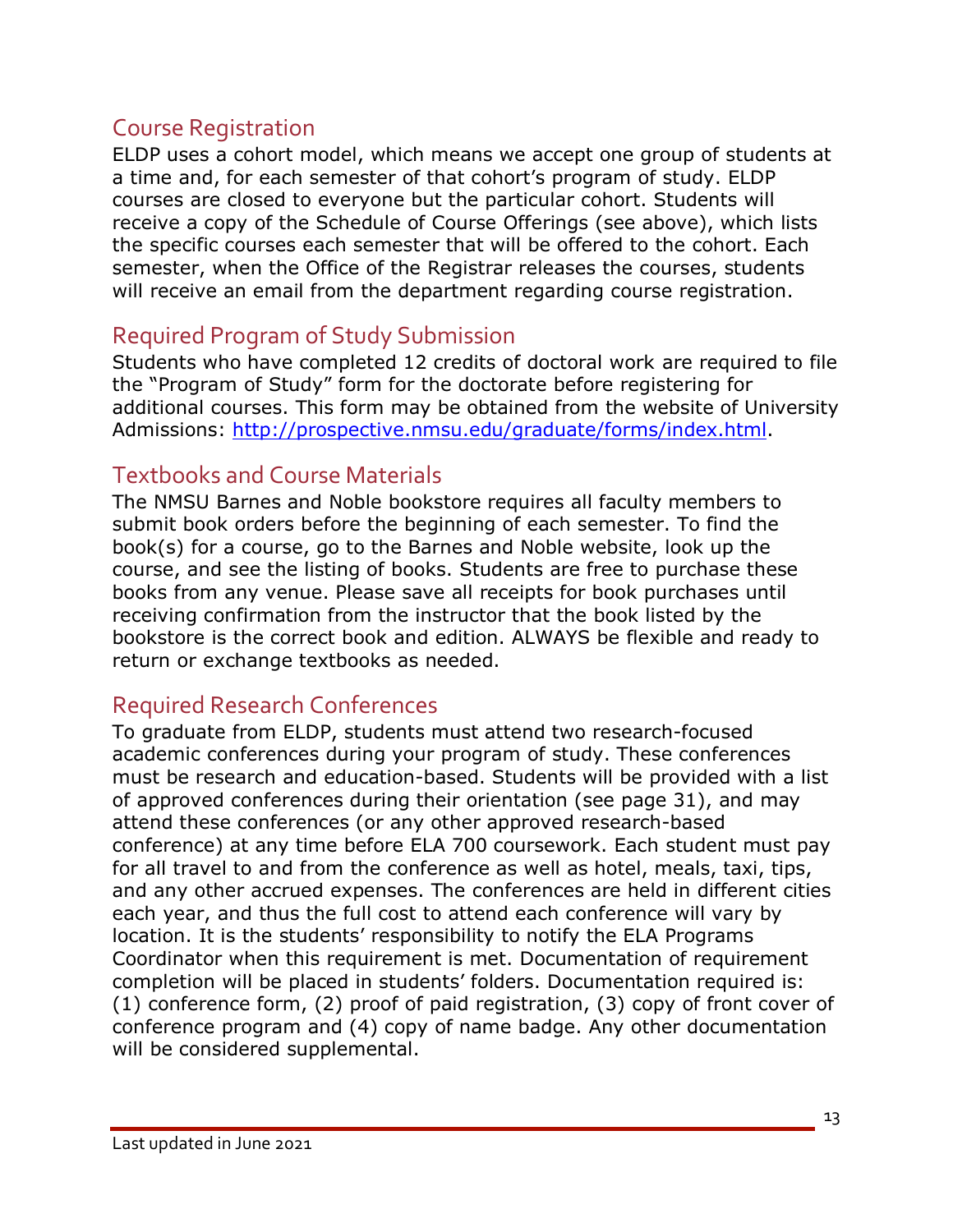# Internships

ELDP requires the students to complete two internships. Internships provide students with either experience working in an area of administration that is different from the student's regular job or experience conducting research for a program or project. Each internship placement site and scope of work is determined through consultation with the advisor. Each advisor will determine what assignments and documentation the students must complete to pass the course. In addition, students must complete 120 hours of work with the selected internship site. Although the students' on-site supervisors will provide feedback about the students' work, the advisors will determine the course based on successful completion of all agreed-upon internship activities, completion of 120 hours of work, and submission of all assignments.

# Academic Standing

ELA adheres to all NMSU Graduate School policies. Commonly referred to policies include the maintenance of a minimum cumulative GPA of 3.0 to remain a graduate student in the department. Students who receive a "B-" grade or below will be required to repeat that course and earn, at minimum, a "B" grade in the repeated course. Courses in which a student earns a "B-" grade or below will not be counted toward graduation. Please note that the next offering of any course may be a semester or more away. Courses are scheduled to meet the upcoming cohort's Program of Study.

Additionally, students who have less than a cumulative GPA of 3.0 at the end of any semester will be so informed and placed on probation by the Graduate School. If, during the next enrollment period, a student fails to achieve a cumulative grade point average of 3.0 or to show substantial improvement in the quality of work, the Graduate School will suspend the student from courses for one semester. Students must re-apply to the Graduate School and to the ELA department if the student wishes to continue in the ELDP program after the semester suspension. If the GPA remains below 3.0 after readmission, the student will be suspended for one year, and again, must reapply to both the Graduate School and to ELA for readmission. Please see the Graduate School Handbook for complete details.

If a student feels that a grade was incorrect, the student may appeal the grade. Please see the Graduate School Handbook for the seven-step process to appeal a grade. Each step must be followed as described for the grade appeal to be considered by the Appeals Board. Students with one or more grades of "B-" or below cannot take ELA 693 Dissertation Seminar until the student has retaken the course and received a passing grade (A or B).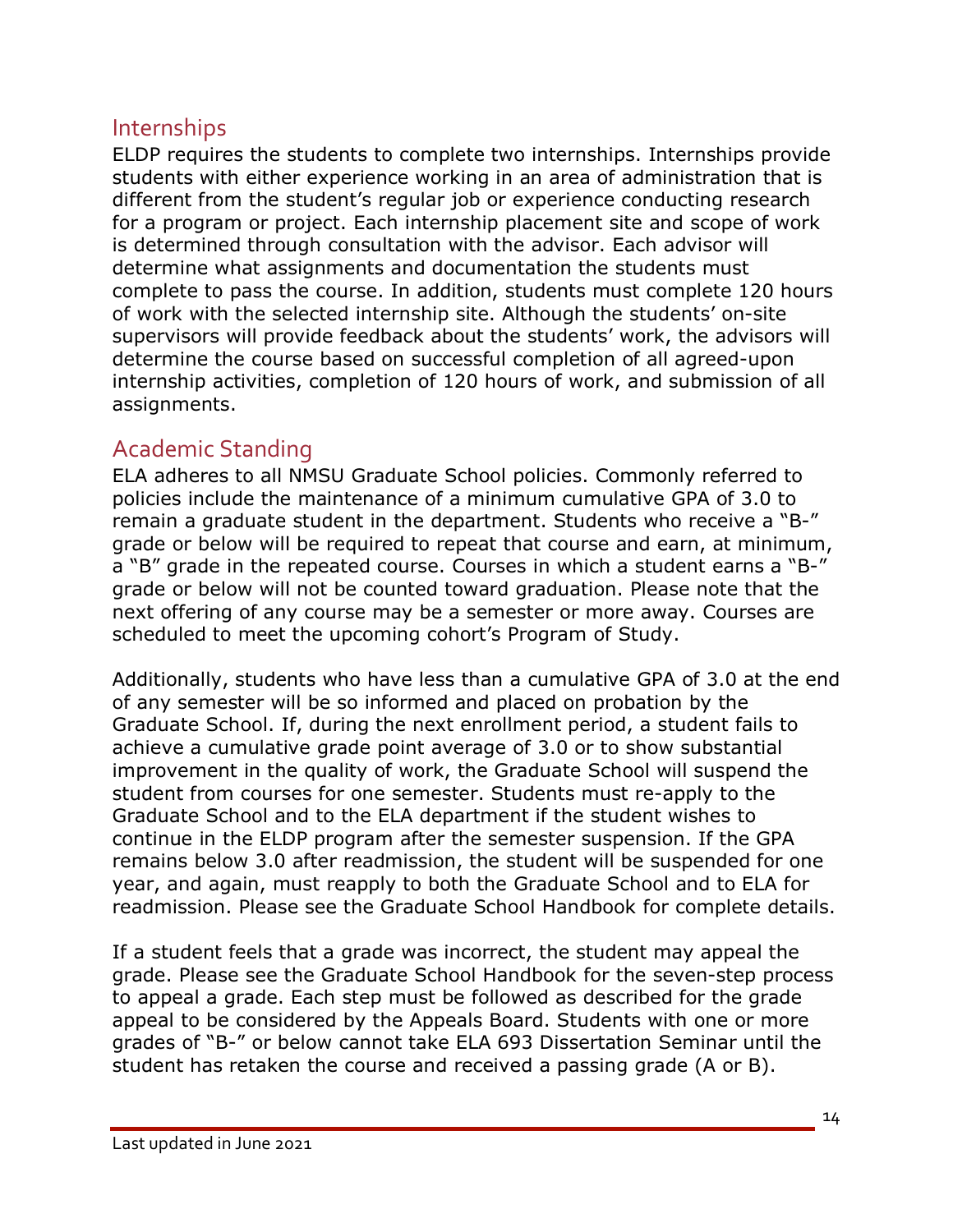# Stepping Out

Students are encouraged to take all courses with their cohort. In rare circumstances, a student may need to withdraw from a course or step out of all courses for a semester. If a student needs to withdraw from courses in the first semester of the degree program and with permission from the ELA Department Head and faculty, the student may be allowed to join the next accepted cohort. To do so, the student must submit a letter of request to return to the program prior to taking leave. In addition, students who need to step out of their current program o study need to be aware of the following policies:

- If the student did not request to be included in the next admitted cohort at the time that they left the first semester, then the student will need to reapply to the program as a new student. There is no guarantee the students who reapply will be selected again since the number and quality of applications are different each year. The student's new application will be considered in the same way as all new applications.
- If a student needs to withdraw from one or more courses once they have finished their first semester, the student must communicate the details of the withdrawal to the instructor of the course(s) and their advisor. The student may be allowed to continue taking courses with the cohort in subsequent semesters but will need to wait to take the missed courses(es) until offered to the next cohort. In consequence, the student may need to enroll in more courses than other cohort members in order to make up missed courses(es). \*Please note: ELA only schedules courses to provide the program of study for existing cohorts. *Make-up courses beyond these regularly scheduled cohort courses are not offered*. Additionally, and according to Graduate School policy, **students must finish all coursework** before taking the comprehensive exam. Students who have not completed all coursework, (even though their cohort colleagues may have), will not be able to move from coursework to comprehensive exam preparation by taking ELA 700 classes (see below for more information on these hours).
- If a student needs to withdraw from the University for two regular semesters (fall and spring), they should request a leave of absence from the Graduate School. The student must submit a formal written letter through the ELA Department Head, directed to the Dean of the Graduate School. Emails will not be accepted. The letter of request should include the beginning date of absence and the anticipated ending date for the period of absence.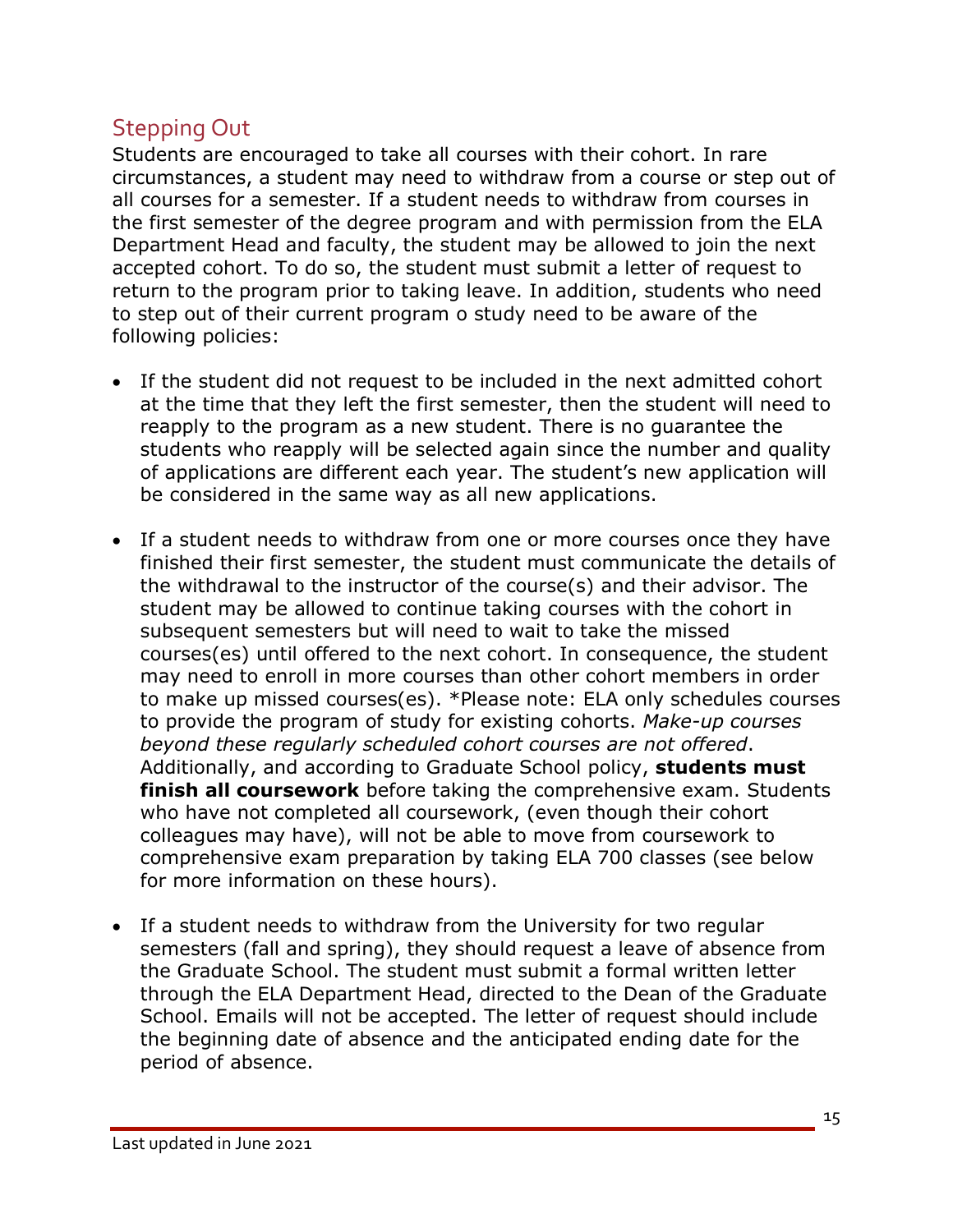- A graduate student on leave of absence will be expected not to use university facilities and place no demands upon the university faculty and staff, and therefore will pay no fees. Time spent on leave of absence status will not be counted toward time limits. A graduate student who fails to register for one calendar year without obtaining a leave of absence from the Graduate School will be considered withdrawn from the University and must make a formal application to the Graduate School for readmission at least 30 days prior to the semester that the student plans to enroll. Please consult the Graduate Catalog for specific details.
- **Students who do not enroll in coursework for two or more regular academic semesters (fall and spring)** without formal leave will be considered to have dropped out of the program. If the student wishes to resume studies, they must complete two steps in seeking readmission. First, the student must formally petition the ELA Department/faculty to return to the program. This petition should be a written letter to the ELA faculty as a whole, explaining the ways in which the student will be able to successfully finish their program if readmitted, along with what changes the student will make to ensure their success. The letter should be sent to the student's advisor, who then requests that the petition is put on the next ELA Faculty Meeting agenda for a discussion and vote. The student will be notified of the decision by the advisor. Second, if the student is accepted back into their program, they must reapply to the Graduate School.
- **Students who have finished their coursework, but not yet passed the comprehensive exam** and are absent without Graduate School leave for two or less regular academic semesters (fall and spring) must complete two steps in seeking readmission. First, students will be required to formally petition the ELA faculty in writing, for readmission to the program. In the written petition, the student must explain why they are now able to complete the degree program. Faculty will make a ruling and the result will be communicated to the student by either the student's previous dissertation chair or the ELA Department Head. If ELA allows the student to return to the program, the student must then reapply to the Graduate School.
- **Students who have finished their coursework, but not yet passed the comprehensive exam** and are absent without Graduate School leave for more than two regular academic semesters (fall and spring) will be required to complete the first two steps above. In addition, students will be required to retake the following courses: ELA 622 Ouantitative Research I, ELA 623 Qualitative Research I, ELA 682 Quantitative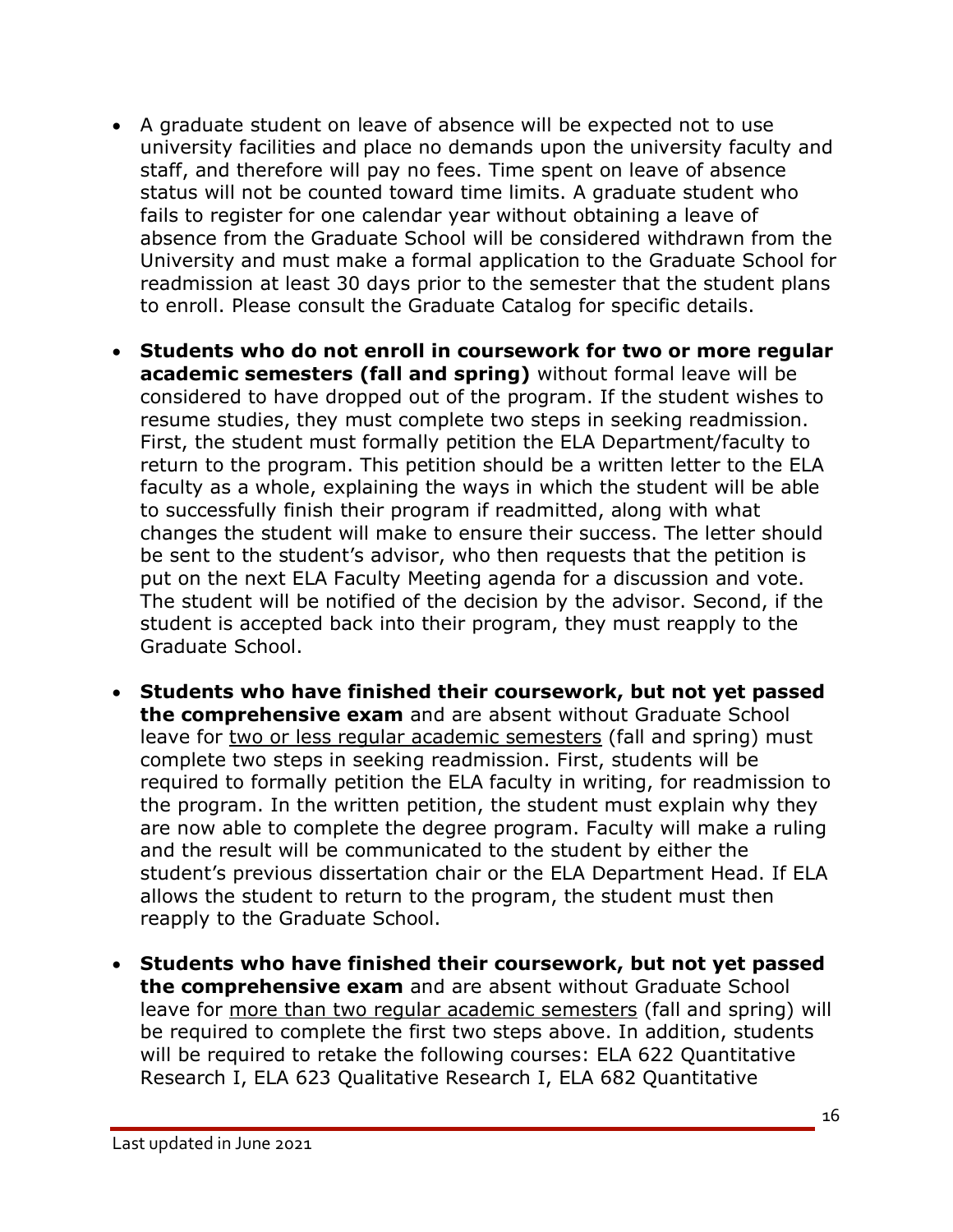Research II, and ELA 683 Qualitative Research II. The student will need to retake these course before they are allowed to take their comprehensive exam. To avoid retaking these courses, students should petition the unit for readmission prior to their fourth semester of absence.

- **Students who have finished coursework and passed the comprehensive exam**, but stopped enrolling in ELA 700 hours for two to more regular academic semesters (fall and spring) without requesting a formal leave of absence from the Graduate School (see Graduate Handbook for the steps) will need to formally petition the ELA faculty, in writing, for readmission to the program. In their petition, the student must explain why they are now able to complete the degree program. Faculty will make a ruling and the result will be communicated to the student by either the student's previous dissertation chair or the ELA Department Head.
- **Students who have finished coursework and passed the comprehensive exam,** and are absent without Graduate School leave for two regular academic semesters (fall and spring) must reapply to the ELA program. If accepted, and, in addition to taking in addition to taking ELA 622 Quantitative Research I, ELA 623 Qualitative Research I, ELA 682 Quantitative Research II, and ELA 683 Qualitative Research II, the student may be required to retake additional courses or retake the comprehensive exam as specified by the ELA faculty.
- If more than ten regular academic semesters (fall/spring), or five years have elapsed since the date of the comprehensive examination, the doctoral candidate will be required to retake the courses listed earlier and retake their comprehensive examination before allowed to hold their proposal hearing and final defense.

# Dismissal from ELDP

The School of TPAL adheres to the NMSU Code of Ethics and its accompanying Standards of Conduct promotes excellence in research and teaching at NMSU by identifying the principles, values, and expected behaviors that NMSU considers fundamental to the successful development of faculty and graduate students. The Code of Ethics has as its foundation the expectation that faculty and graduate students will act with integrity and respect, in an environment of shared responsibility for promoting excellence in research, teaching and professional service. The Code of Ethics and Standards of Conduct in this document describes accepted practices for Graduate Students, Faculty, Programs/Departments and the Graduate school. To obtain further information regarding NMSU's Code of Ethics and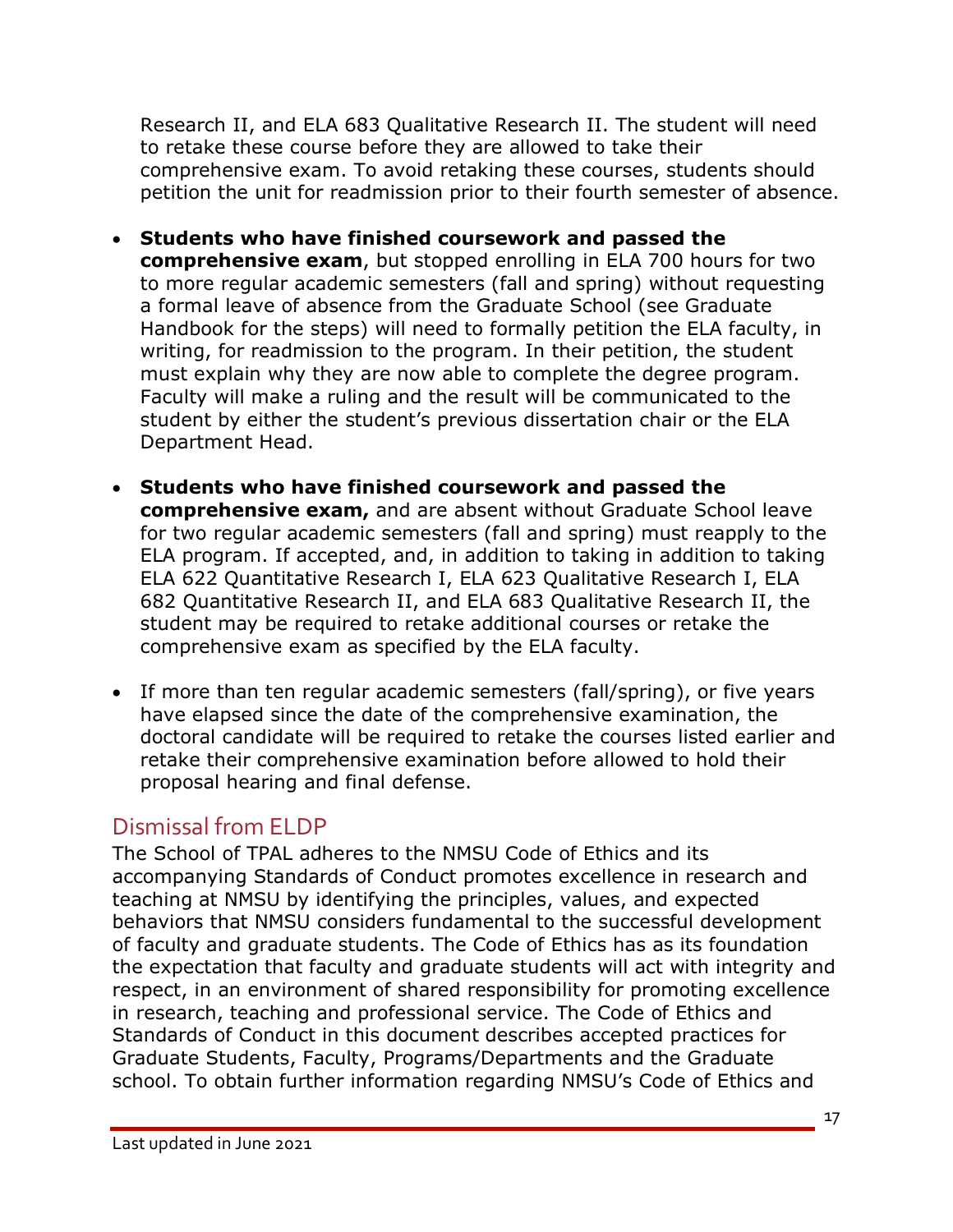the Graduate School's dismissal policy, please visit: https://gradschool.nmsu.edu/graduate-ethics-standards/

# Academic Conduct of Graduate Students

Students should consult the "Student Code of Conduct" section in the Student Handbook (see below for links) for information regarding definitions of misconduct. If the standards of conduct are deemed to have been breached by violations such as plagiarism, fabrication of data, etc., then the policies and procedures detailed in the Student Code of Conduct will be followed. If a student is unclear about the definition of plagiarism, cheating, etc., he or she should speak to their ELA advisor and/or course instructors. The burden of misunderstanding falls upon the student.

# Dissertation Hours

To complete the doctoral degree, students must take a minimum of 18 credits of ELA 700 Doctoral Dissertation. It is common for students to take more than these in order to complete the dissertation. ELA 700 allows students to work with their dissertation chair on a one-on-one basis. Each dissertation chair will have different guidelines and procedures for his or her students to follow. What a dissertation chair tells one student does not necessarily apply to other students with different dissertation chairs. Each dissertation chair determines how to assess the progress students are making on their dissertations. Students who are deemed to not be making progress will receive a grade of "U" (unsatisfactory) instead of "PR" (making progress). Students who receive three "U" grades in ELA 600 and ELA 700 Doctoral Dissertation may be dismissed from the program at the request of the dissertation chair or Department Head. Students are not required to register for ELA 600 or ELA 700 hours during the summer, as faculty members are on 9-month contracts, and therefore, not on contract during the summer.

# Dissertation Committee

Once students have been assigned a dissertation chair (typically in the spring semester of the second year of coursework during Qualitative Research II), the student and dissertation chair will work together to select faculty to be on the dissertation committee. This is the committee that will hear and grade the comprehensive exam, assess the dissertation proposal, and convene for the final dissertation defense. Once the committee is selected and has met for the student's comprehensive exam, a change of committee member will be considered on a case-by-case basis based on extreme reasons (i.e., committee member illness, faculty retirements, and faculty sabbaticals).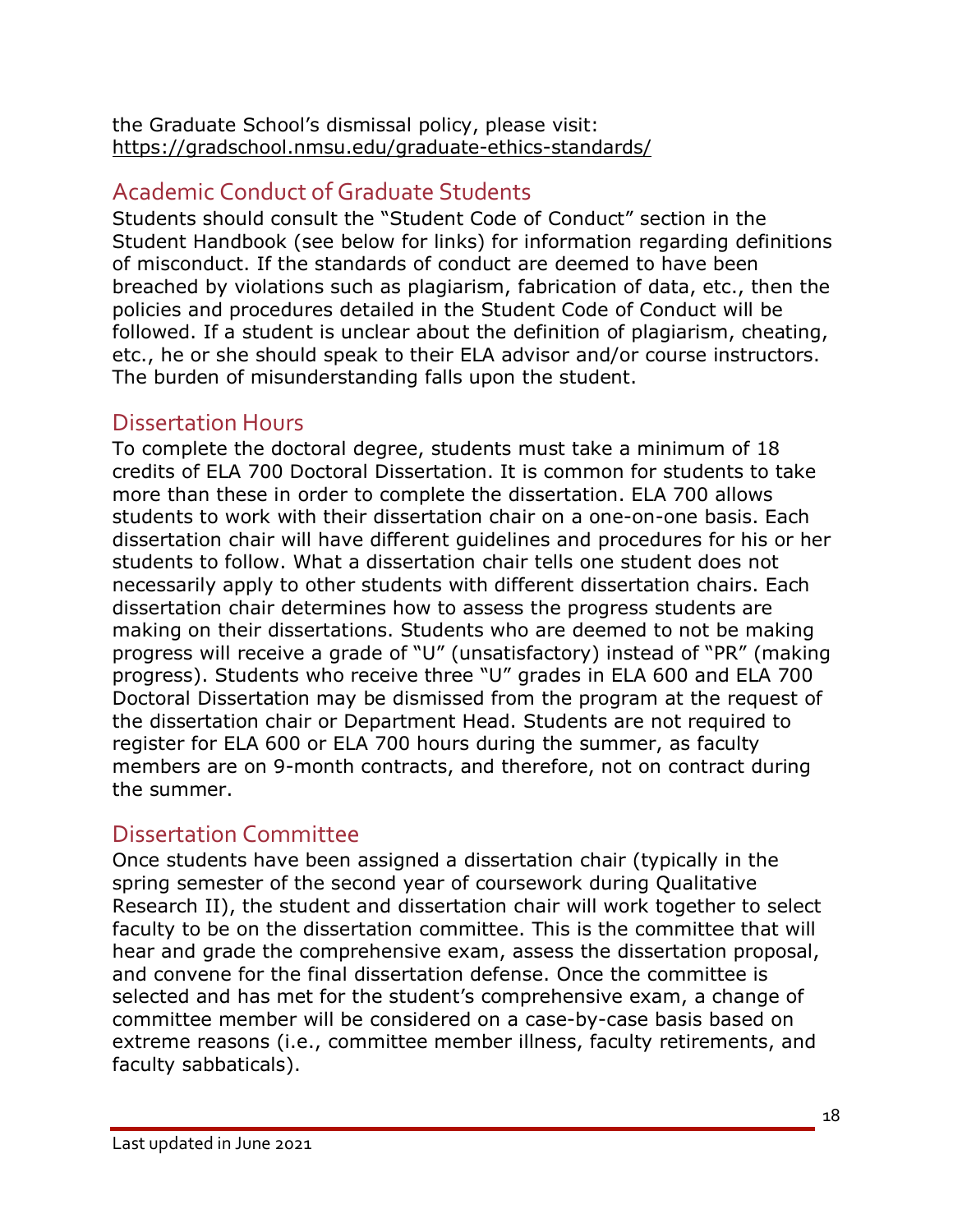The dissertation committee must be made up of four members. In addition to the dissertation chair (please see page 9), there are three other committee members on a dissertation committee. One of the other three members must be a currently employed full time ELA college or tenure/tenure track faculty member. A third committee member is most typically also a currently employed full time ELA college or tenure/tenure track faculty member. Under unique conditions, however, this third "departmental" committee member may be a graduate of the ELA doctoral program who and/or has specific expertise in the focus of the student's research. To be considered, the student would need to submit to his/her dissertation chair a memo detailing the unique expertise the student is seeking. This member must be approved by the Dissertation Chair and hold or be granted "Graduate Faculty Status". The third person must be vetted for conflict of interest and may not serve in a direct supervisory roll over the student. The fourth member must be chosen from a department outside of ELA and serves as the Graduate School Dean's representative. This person is responsible for completing paperwork, conducting the vote, and verifying that the exam was fair.

All dissertation committee members must hold Graduate Faculty Status as awarded by the Graduate School. The Graduate School lists all current graduate faculty members on its website.

At the end of each committee hearing, each member will vote to pass, fail, or adjourn the examination to a later date. Students will receive a "pass" if three or more committee members so vote. Students will fail if two or more members vote no. A third option is to adjourn the meeting. The meeting will be adjourned (postponed and rescheduled within three weeks of the date of the previous hearing) if there are at least two votes to adjourn.

All committee members must "attend" the comprehensive exam hearing, the proposal meeting, and the final dissertation defense. Attendance can be through synchronous connection methods such as Skype. Each of these three meetings of the committee is scheduled for two hours.

# Comprehensive Exam/Pre-Proposal Hearing (Exam Hearing #1)

In the semester after the student completes his or her final regular courses, the student is eligible to begin taking ELA 700 (Doctoral Dissertation) hours and preparing for the comprehensive exam. Students who do not complete the comprehensive exam in the first semester after completion of regular coursework can no longer enroll in ELA 700 hours; instead, the student will be enrolled in ELA 600 hours until the comprehensive exam is passed. ELA 600 hours do not count toward the 18 required hours of dissertation credits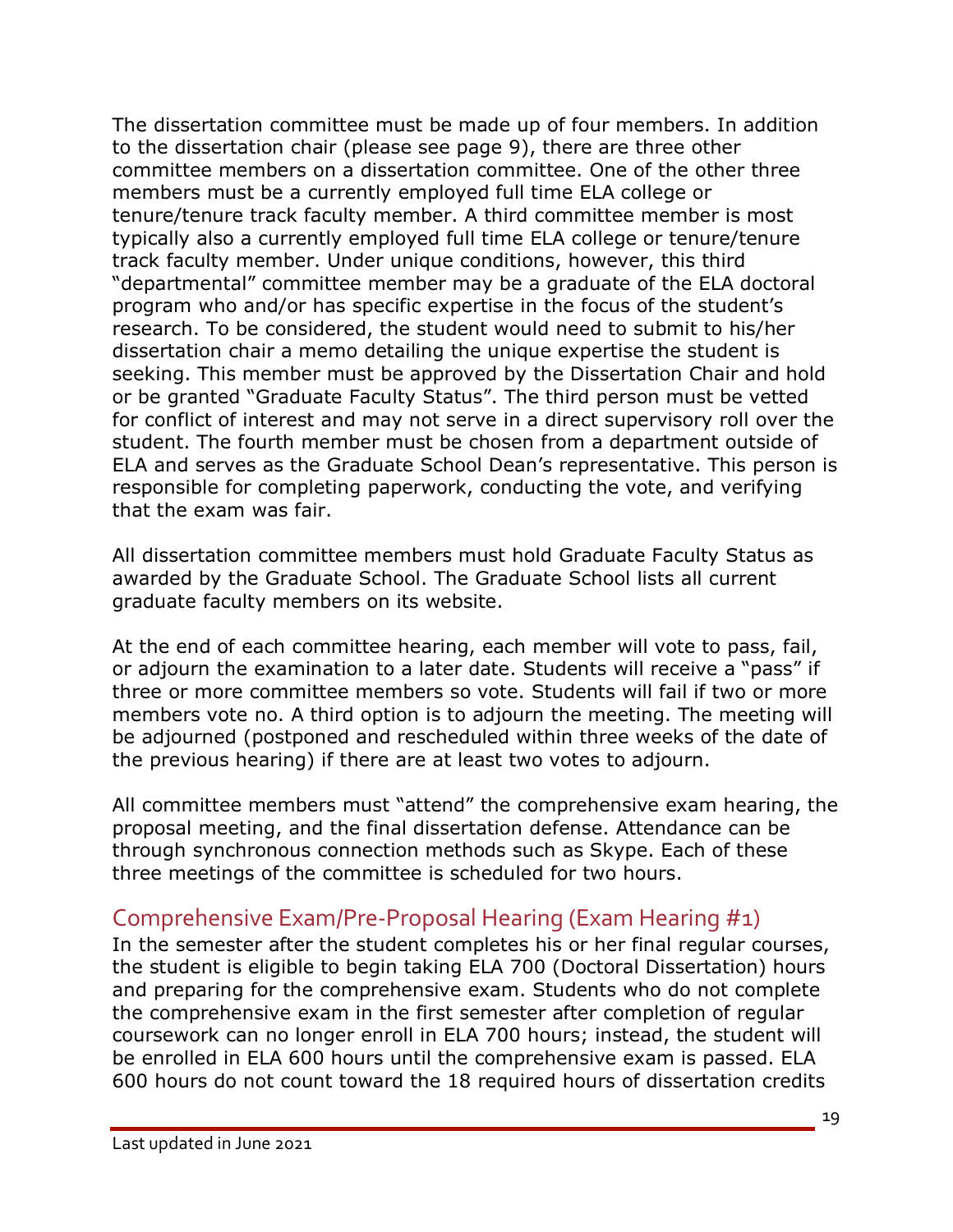(ELAD 700), thus a delay in completing the comprehensive exam will cause the student to have to enroll and pay for credit hours that do not count toward the degree. For the spring semester, the comprehensive exam must be taken by April 15th (unless it falls on a weekend or holiday, the deadline will be the Friday before April 15th). For the fall semester, the comprehensive exam must be taken by November 15th (unless it falls on a weekend or holiday, the deadline will be the Friday before November 15th).

If more than six regular academic semesters (fall/spring), or three years have elapsed since the date of the comprehensive examination, the doctoral candidate will be required to participate in the Review Panel (see page 22), retake the courses listed earlier, and take another comprehensive examination before admission to the final examination.

All doctoral programs at NMSU are required to have a comprehensive exam. The comprehensive exam in ELA consists of writing a pre-proposal. The proposal is a mini-version of the first three chapters of the dissertation (typically 75-100 pages). Please see Appendix A, Checklist for Pre-Proposal/Comprehensive Exam. Students will work closely with their dissertation chair to flesh out the details of the dissertation's problem statement, background to why the topic is important to education, the study's purpose and significance to the field of educational administration, a summary of key areas of the literature review, and a detailed description of the research method/design, selection of participants, research question(s) and/or research hypothesis(es), and method and description of data analyses procedures for a complete list of topics to include based on type of research methodology used).

Students must provide their committee with a copy of their final document at least 10 working days before the scheduled exam meeting. (Note: the Graduate School suggests seven working days; ELA requires document submission ten working days before the exam). The dissertation committee will hold a two-hour meeting with each student to discuss their proposal, provide feedback on the direction of the dissertation, and formally vote on whether or not the student has passed the comprehensive exam. This vote is then sent to the Graduate School for documentation (please see the Graduate School Handbook for a description of what forms students need to submit to the Graduate School. Students who pass this exam have now advanced to candidacy and can start work on their dissertation.

# Dissertation Proposal Hearing/IRB Submission (Exam Hearing #2)

Once students pass their comprehensive exam, they will work closely with their dissertation chair to complete a full final version of the first three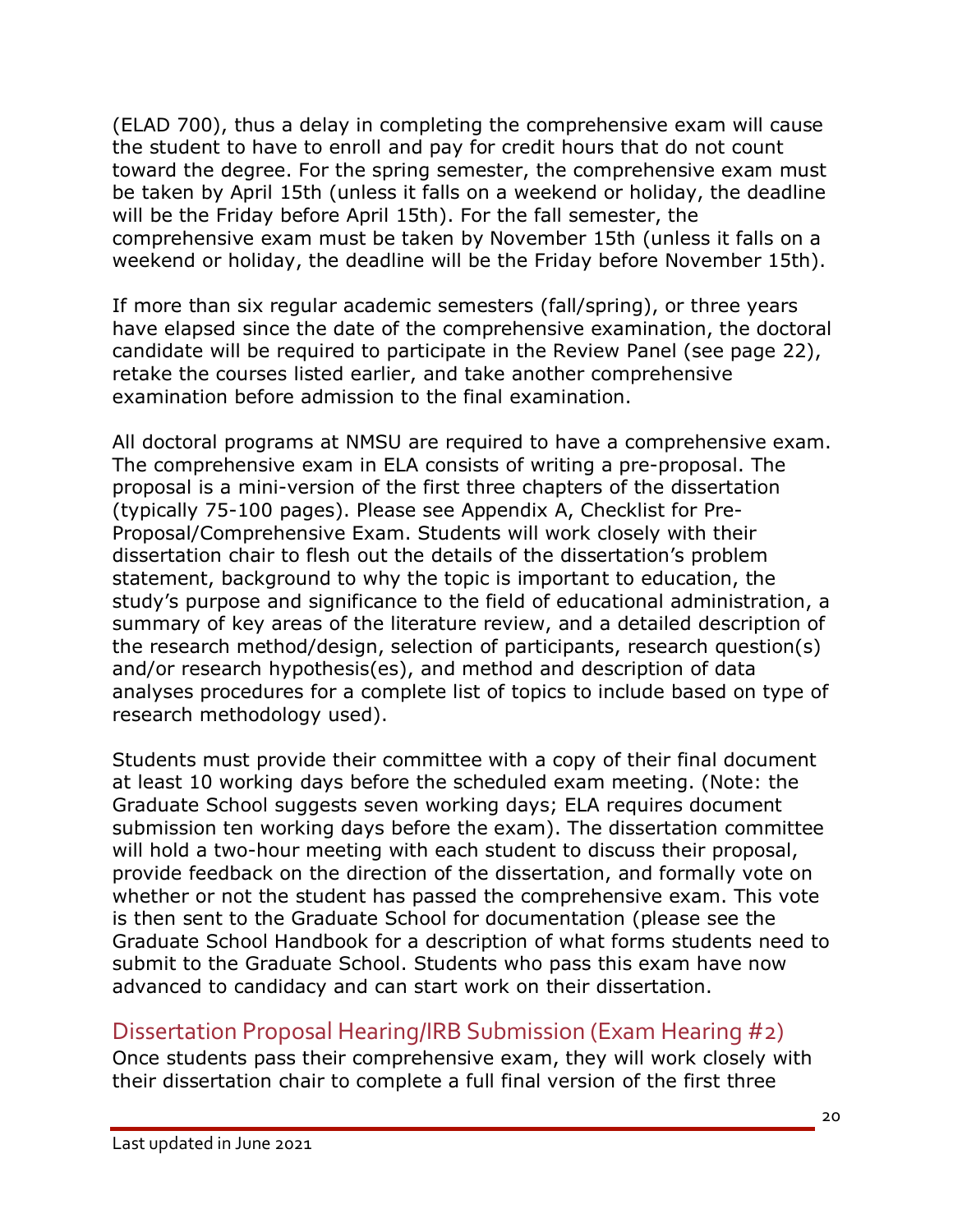chapters of the dissertation. Recommendations made by committee members in the pre-proposal hearing must be addressed both within the document as well as in the Matrix of Revisions form. Please see Appendix B.

The proposal document must conform to the most current APA style rules. Students will not be allowed to schedule the dissertation proposal hearing until the dissertation chair certifies the document is ready to be evaluated by the student's dissertation committee. With the chair's agreement, the student will schedule a meeting with the committee to propose that she or he conduct the fully developed research study. All recommendations agreed upon by the committee in the pre-proposal hearing must be reflected in the final proposal document. Students will, in writing, identify how each change was addressed. At the end of the meeting, the committee votes on whether the student is ready to begin his or her research. Once this committee votes yes, the student may submit the research request to the Institutional Review Board (IRB). This is the research compliance office that must approve any research done by NMSU employees and students. When the IRB gives its approval, the student may then begin to work on the remaining dissertation chapters.

# Dissertation Final Defense (Exam Hearing #3)

When all chapters of the dissertation are completed to the satisfaction of the dissertation chair, the student may schedule the final two-hour dissertation defense meeting with his or her committee members. Again, a copy of the final document must be given to committee members at least 10 working days before the scheduled defense meeting. At the end of the meeting, the committee will vote on whether the student has successfully completed this final exam and can now be called "Doctor." This vote is submitted to the Graduate School for documentation. The student must then incorporate all changes recommended by committee members and finalize the dissertation according to the guidelines and timelines posted on the Graduate School's webpage. It is always the student's responsibility to adhere to Graduate School timelines, forms, and procedures for each required step of the doctoral degree process.

# Review Panel

After six regular academic semesters (fall/spring), or three years of taking ELAD 600/700 hours and NOT holding your pre-proposal hearing (comprehensive exam), a student must have a face-to-face Review Panel to determine a course of action. At this time, the student in collaboration with the Review Panel will discuss the best course of action. If the student continues with the program post-Review Panel, the student at a minimum will need to enroll in Quantitative I, Qualitative I, and Dissertation Seminar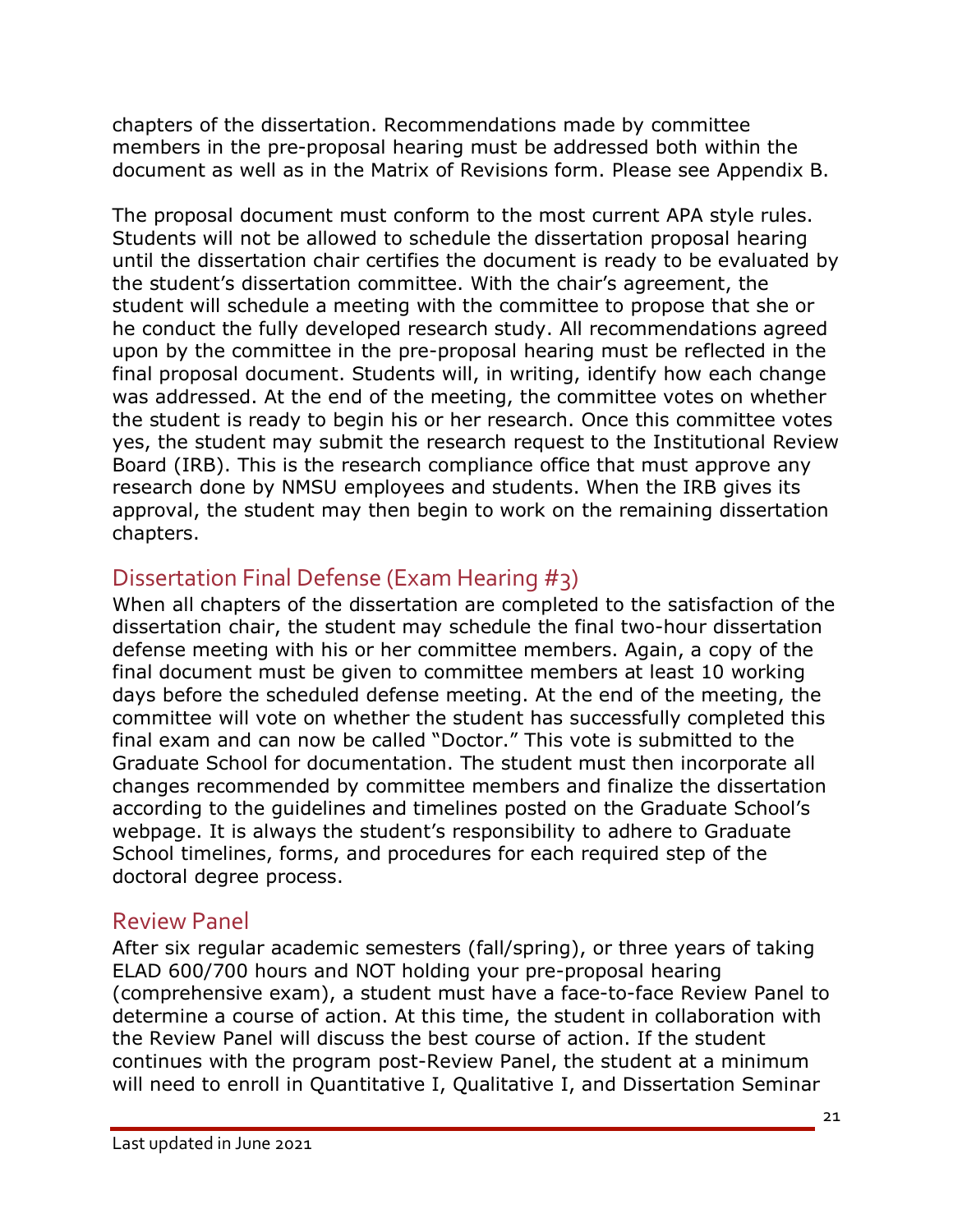at their own expense. Additional courses, may be added should the committee deem it is in the student's best interest and for the purpose of their dissertation. A program of study will be created by the Review Panel, with the course retake process culminating with Dissertation Seminar.

# Dissertation Alternative for Ed.D. Student (TBA)

An alternative culminating project (i.e. action research project, capstone, professional project) is an option for the Ed.D. students, however Ed.D. students may still choose to do a dissertation, but have other (more professionally practical) options. Students need to defer to their dissertation chair for dissertation alternative options best fit for them.

More information will be provided throughout the program and faculty members are available to answer specific questions. The ELA faculty encourages all students to review past dissertations (housed in the NMSU library) over the course of the program so the dissertation format becomes familiar.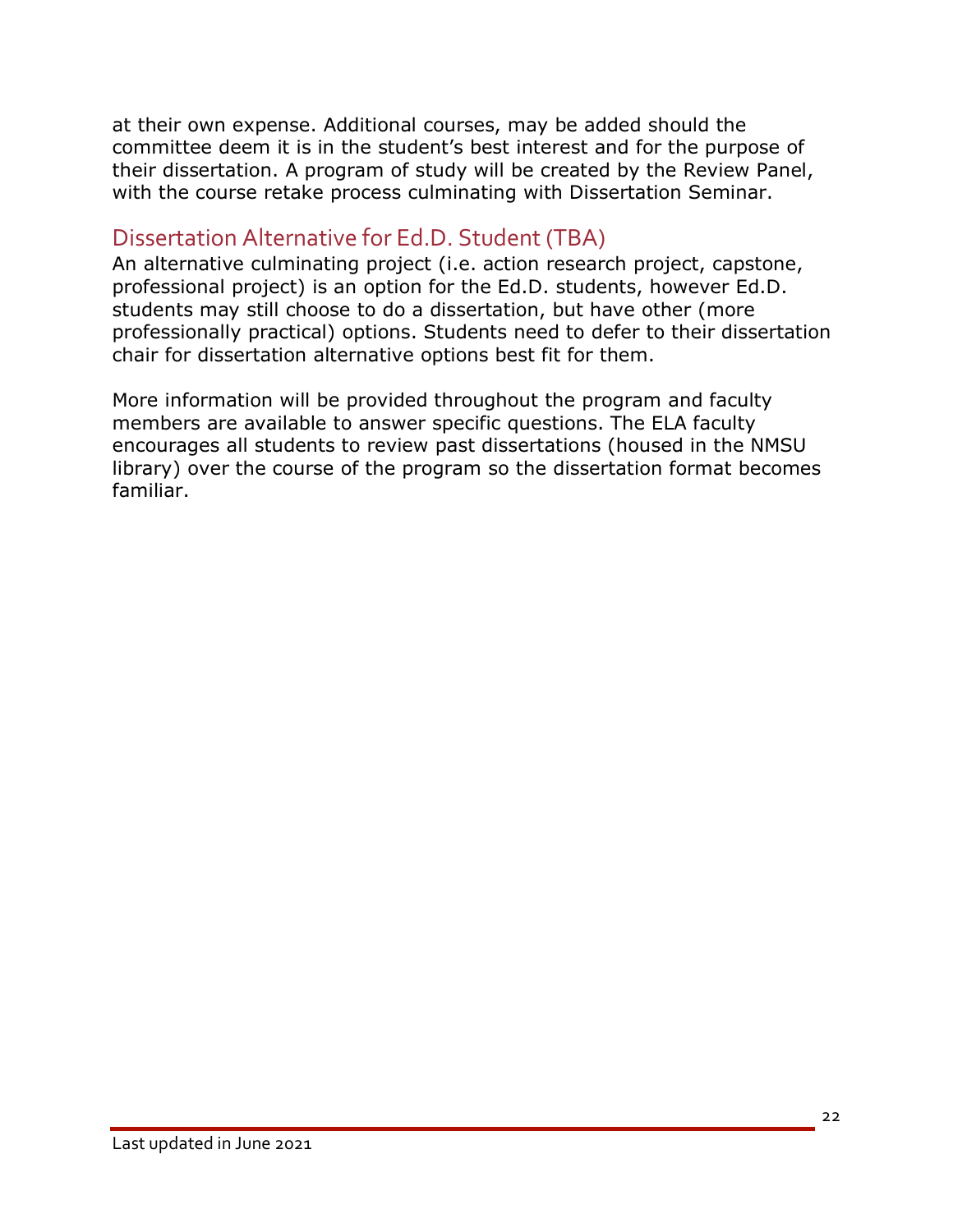# NMSU Graduate Student Resources

#### **American Indian Program** (575) 646-4207 **American Indian Student Center 3015 Andrew Wall Place Las Cruces, NM 88003-8001**

The American Indian Program (AIP) offers services that help American Indian students succeed and achieve their post-secondary goals. We are committed to supporting students on both a personal and an academic level. The AIP nurtures student success by connecting students to on-campus resources and support services, which help students acclimate to NMSU's diverse campus. The AIP provides students with guidance and academic advising, scholarship opportunities, employer recruiting visits, computer and social outlets, library resources, and referral to other campus resources designed to promote student success. https://aip.nmsu.edu/aip-contactinfo/

#### **ASNMSU** (575) 646-4415 **2nd Floor Corbett Center**

The Associated Students of New Mexico State University (ASNMSU) was established as the student government in 1910 with, the purpose of serving the students of New Mexico State University. http://asnmsu.nmsu.edu/

#### **Black Programs** (575) 646-4208 **Garcia Center, Room 135**

The mission of Black Programs, is to unite students of African-American, Caribbean and African descent by increasing the awareness and appreciation of Black history through educational, cultural, social and academic programs. Our mission includes maintaining a vital support network to help students explore their chosen academic fields and succeed in completing their degree program. Black Programs gives the students the support and connections needed to help realize the full potential of each individual. We also deeply encourage students from all backgrounds to participate in our events and student organizations. It is very important for everyone, no matter what their racial/ethnic, religious background, or sexual preference to know they are welcome here and this is a safe place for them to study and have fun. http://blackprograms.nmsu.edu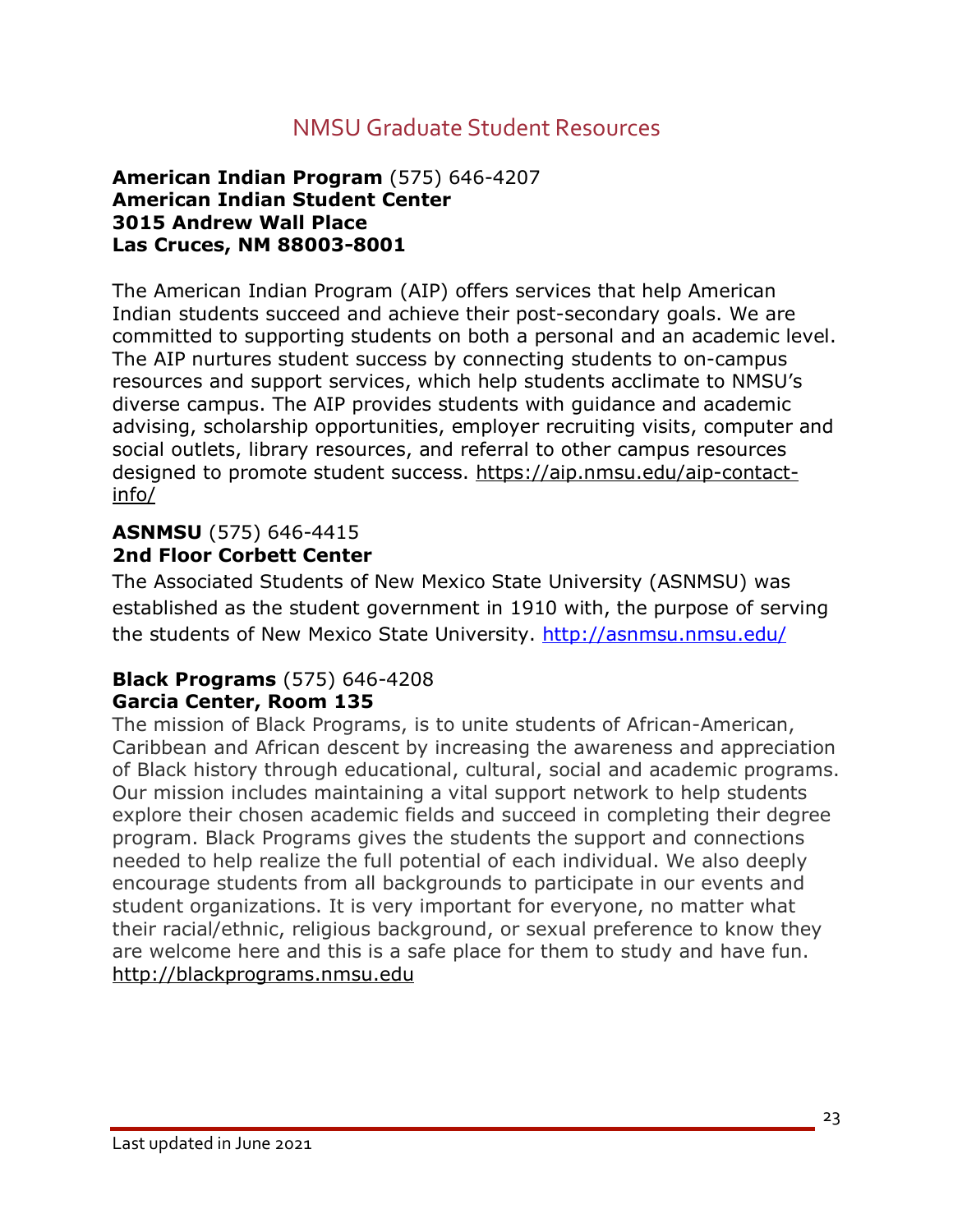#### **Campus Activities** (575) 646-3200 **Corbett Center, Room 235**

Campus Activities offers out of the classroom involvement - an essential complement to the student's academics. Leadership and personal growth opportunities are offered through student organizations, activity programming, Greek Life, and National Student Exchange and Union Program Council. http://campusactivities.nmsu.edu/index.php

## **Chicano Programs** (575) 646-4206 **Garcia Center, Room 128**

Chicano Programs supports students of ALL ethnic/racial backgrounds. However, for the purposes of our work, the word "Chicano" in the name of our office, is intended to also include students who identify as Hispanic, Mexican-American, Latino, Puerto Rican, U.S. Cuban, etc. The program specializes in supporting first-generation/low income college students in navigating the university environment. Chicano Programs at NMSU is a support service that promotes and empowers all student success through education, advocacy and development of cultural literacy. https://chicano.nmsu.edu

# **Graduate Catalog**

Find out important academic information specifically for graduate students. The catalog should be kept throughout coursework work at NMSU. It contains detailed information about degree requirements and course descriptions. http://catalog.nmsu.edu/graduate/

# **Graduate School Assistantships**

ELA has a limited number of Graduate Assistantships available for our students. The assistantship can be awarded up to 20 hours a week per semester. To qualify, students must be enrolled full-time (9 credit hours), not be otherwise employed, and be in academic good standing. To apply for a Graduate Assistantship in ELA, please contact Alma Meza in the ELA office.

#### **LGBT + Programs** (575) 646-7031 **Corbett Center, Room 204A**

LGBT+ Programs is committed to the wellness and success of all students, faculty, and staff in their expression of gender and sexuality at NMSU. LGBT+ Programs provides advocacy, resources, education, and programming to the college community. We welcome all students to utilize our facility, which includes a computer lab, LGBT+ themed library, and lounge. LGBT+ Programs exists to meet the needs of our LGBT+ students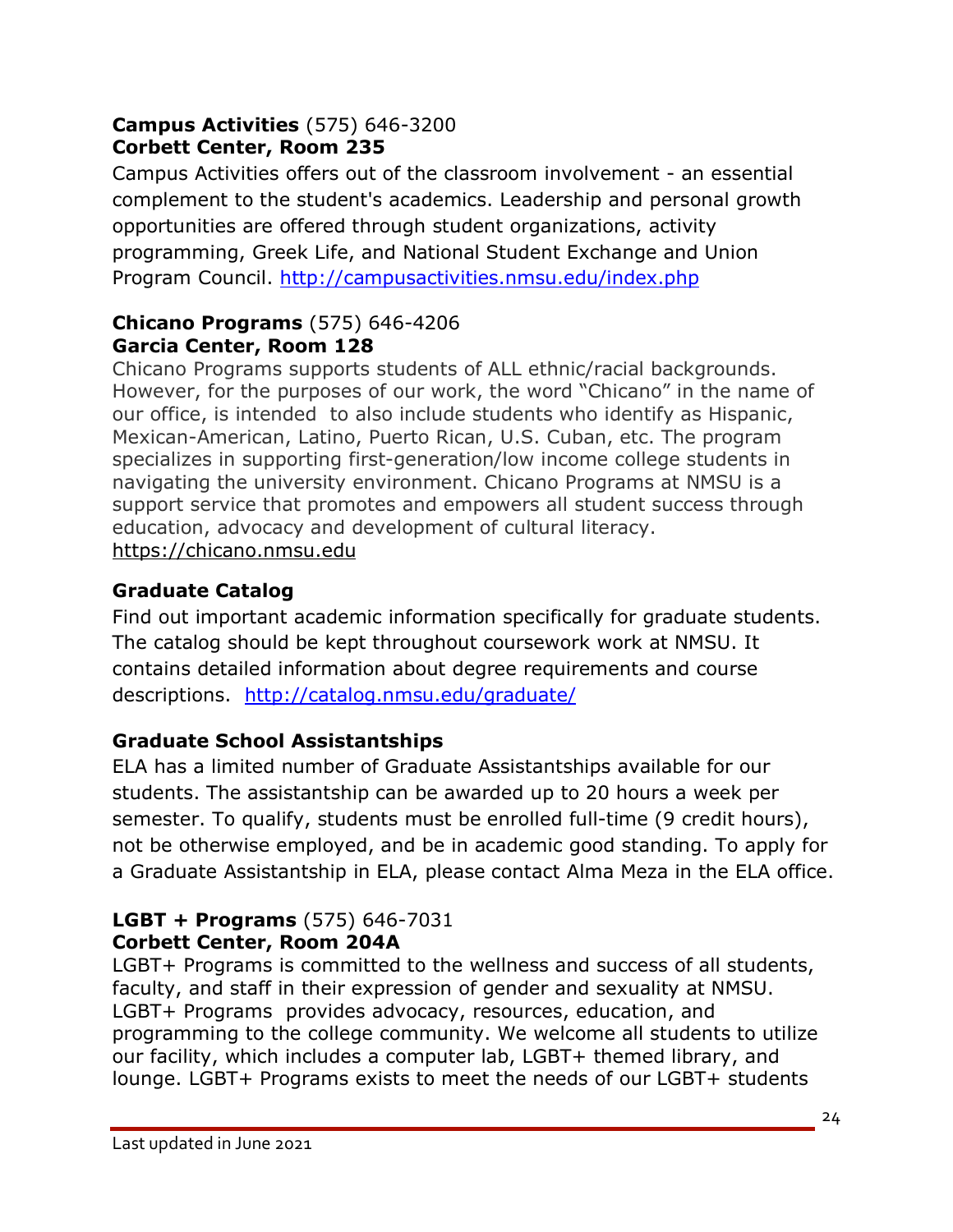and to welcome and encourage the expression and success of all NMSU students. We strive to help the campus community develop policies and strategies to meet the needs of our diverse students, faculty, and staff. Our mission is to promote inclusion and diversity at NMSU. https://lgbt.nmsu.edu

# **Student Organizations**

You can find a list of various student organizations at NMSU. They are classified by the type of organization they are. Of particular interest is the Graduate Student Council, which is the student organization that represents graduate student issues in various NMSU administration committees. http://upc.nmsu.edu/charter/list.php?select=all

#### **Student Union** (575) 646-4411 **Corbett Center Student Union**

The student union is home to various food facilities, post office, student government, game room, computer lab, study areas, ATMs, meeting room space and administrative offices.

http://www.nmsu.edu/General/Maps/buildings/corbett.html

# **Writing Center** (575) 646-5297

#### **Clara Belle Williams Hall, Room 102**

The Writing Center provides one-on-one writing consultation, feedback and brainstorming assistance on any writing assignment for all undergraduate and graduate students.

http://www.nmsu.edu/~english/resources/writingcenter/

# NMSU General Student Resources

#### **Barnes and Noble bookstore** (575) 646-4431 **1400 East University**

The NMSU Bookstore is one source for all course materials, official NMSU apparel and computer products at special discounted student prices. http://www.nmsubookstore.com/

#### **Canvas**

Canvas is a web-based, interactive, e-learning management system used by NMSU. It allows for instructors to use the Internet to deliver a course and allows for distance education students to continue in their education without being physically on the NMSU campus. http://learn.nmsu.edu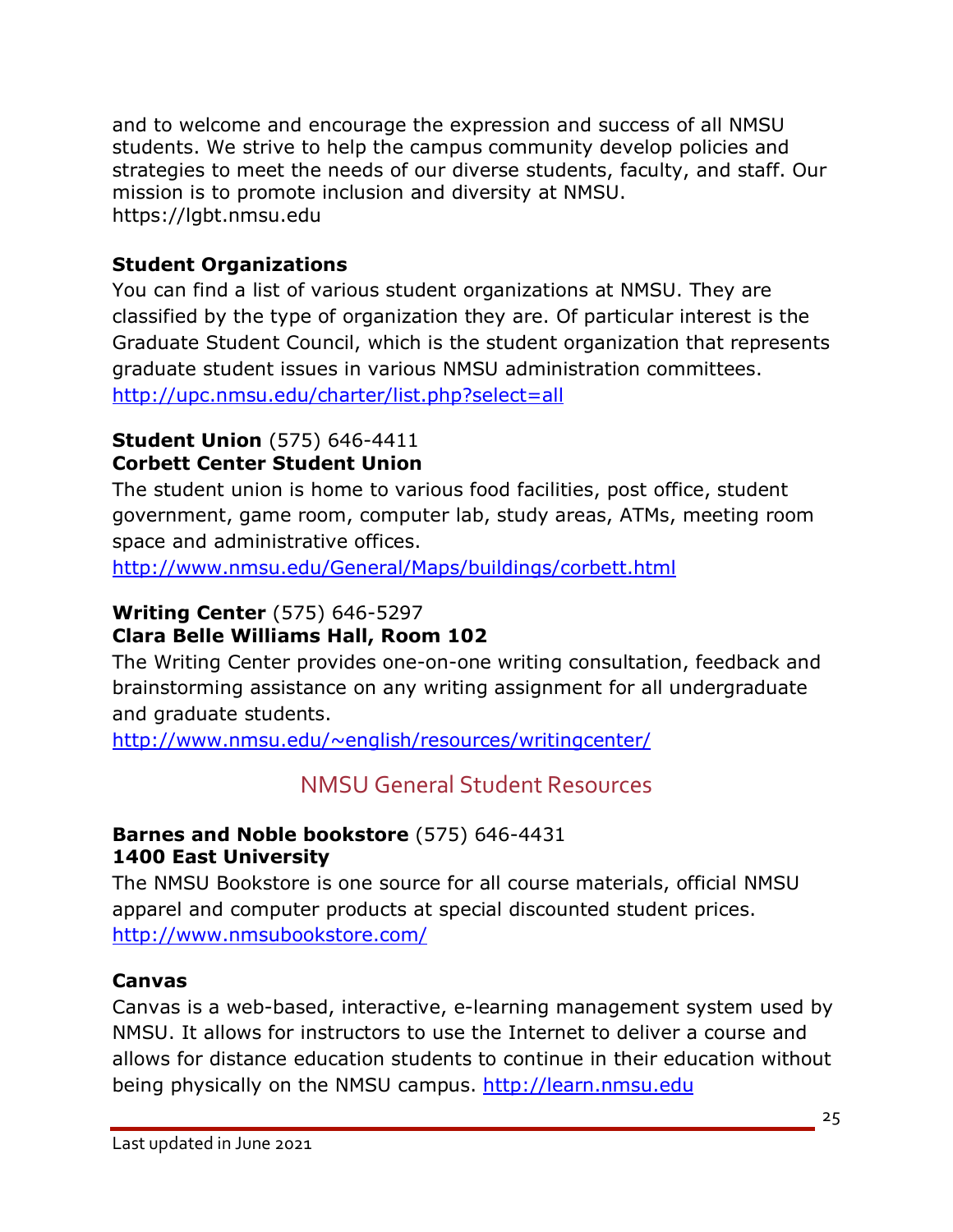# **Course Schedules**

The University's course schedule is posted on the NMSU website every semester and contains important information about classes, registration, tuition, and fees.

http://www.nmsu.edu/course/

#### **ID Card Services** (575) 646-4835 **First Floor Corbett Center Room 137**

All regularly enrolled students and Faculty/Staff are required to have an NMSU identification (ID) card. Students must present a valid ID card to university units and/or personnel to verify eligibility to access campus facilities, services, and privileges. Student ID cards also works as library cards. http://www.nmsu.edu/~idsvs/

#### **myNMSU**

myNMSU is a one stop site where students check nmsu.edu emails, register for classes, check on student employment, view their grade history and check on the status of their financial aid. http://my.nmsu.edu

#### **NMSU Academic Calendar**

The calendar provides a list of important dates for all students, faculty, and staff of NMSU. http://www.nmsu.edu/General/academic\_calendar.html

#### **NMSU Student Handbook**

In the Handbook, you can find various student policies concerning academic and non-academic misconduct, discipline guidelines as well as guidelines for the appeal process. http://deanofstudents.nmsu.edu/student-handbook/

#### **Office of the Registrar (575) 646-3411 Educational Services Building**

The Office of the Registrar handles all admissions for NMSU. One can apply for a degree through the office, as well as order duplicate diplomas or request transcripts. http://www.nmsu.edu/~registra/index.html

# **Office of the Registrar, Educational Services Building**

Official transcripts and academic records can be requested through the NMSU Registrar's Office. Student enrollment status is continually updated and unofficial transcripts and academic records are maintained for all past or present students. http://www.nmsu.edu/~registra/transcripts/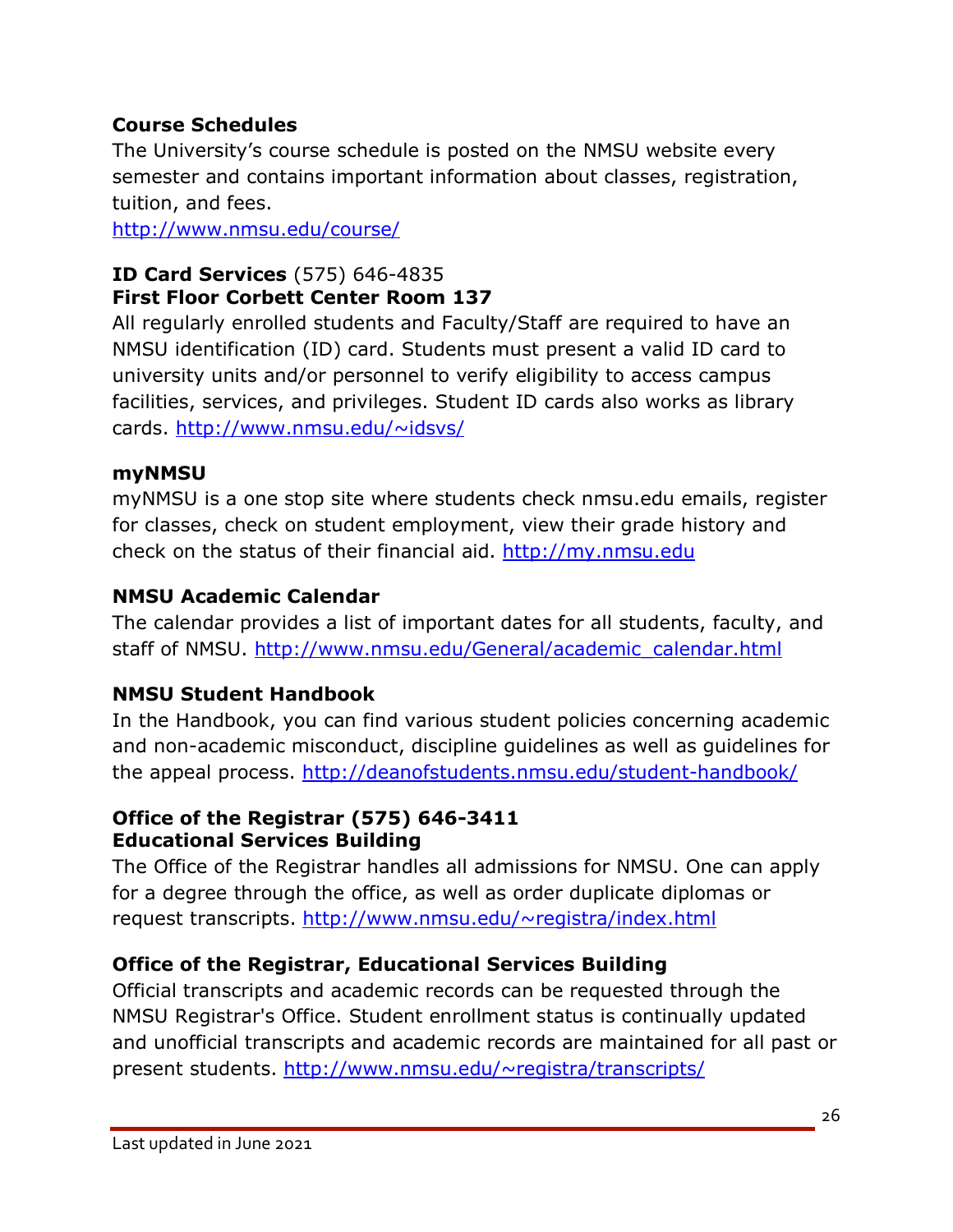# Financial Support

#### **Financial Aid and Scholarships** (575) 646-4105 **Educational Services Building**

The Financial Aid Office provides assistance and information on scholarships, grants, student loans, and work-study employment. http://fa.nmsu.edu/

**University Accounts Receivable** (575) 646-4911 **Educational Services Building** University Accounts Receivable handles student tuition and fee billing and receivables. http://www.nmsu.edu/~uar/

# Campus Services

#### **Campus Tutoring Services** (575) 646-6050 or (575) 646-1342 **Student Success Center - Zuhl Library, 2nd Level**

Campus Tutoring Services provides afternoon, evening, and weekend tutoring to NMSU students at no charge. Online tutoring is also available. Appointments are not required. For specific information about subjects, hours, & locations, visit the website. http://ssc.nmsu.edu/zuhl/tutoring

#### **Career Services** (575) 646-1631 **Garcia Annex, Room 224**

Career Services offers career fairs, career advising, on-campus recruiting, practice interview sessions, resume reviews, and workshops. All students are eligible to use services. http://careerservices.nmsu.edu/

#### **Counseling Center** (575) 646-2731 **Garcia Annex, Room 100**

The Counseling Center provides individual and group counseling services for students at no charge. Counseling is available for issues such as stress, eating disorders, incest, gender, and family concerns. Crisis assistance is offered on a walk-in basis. All main campus students are eligible to use services. http://www.nmsu.edu/~counsel/cc/index.html

#### **Military and Veterans Affairs** (575) 646-4524 **Corbett Center, Room 244**

New Mexico State University (NMSU) is a military and veteran friendly university, striving to provide the best possible service to our current and former service members as they pursue their educational goals. Military and Veterans Programs (MVP) promotes lifelong learning and professional development for military, veterans, and their families by offering several benefits for military and veteran students. https://mvp.nmsu.edu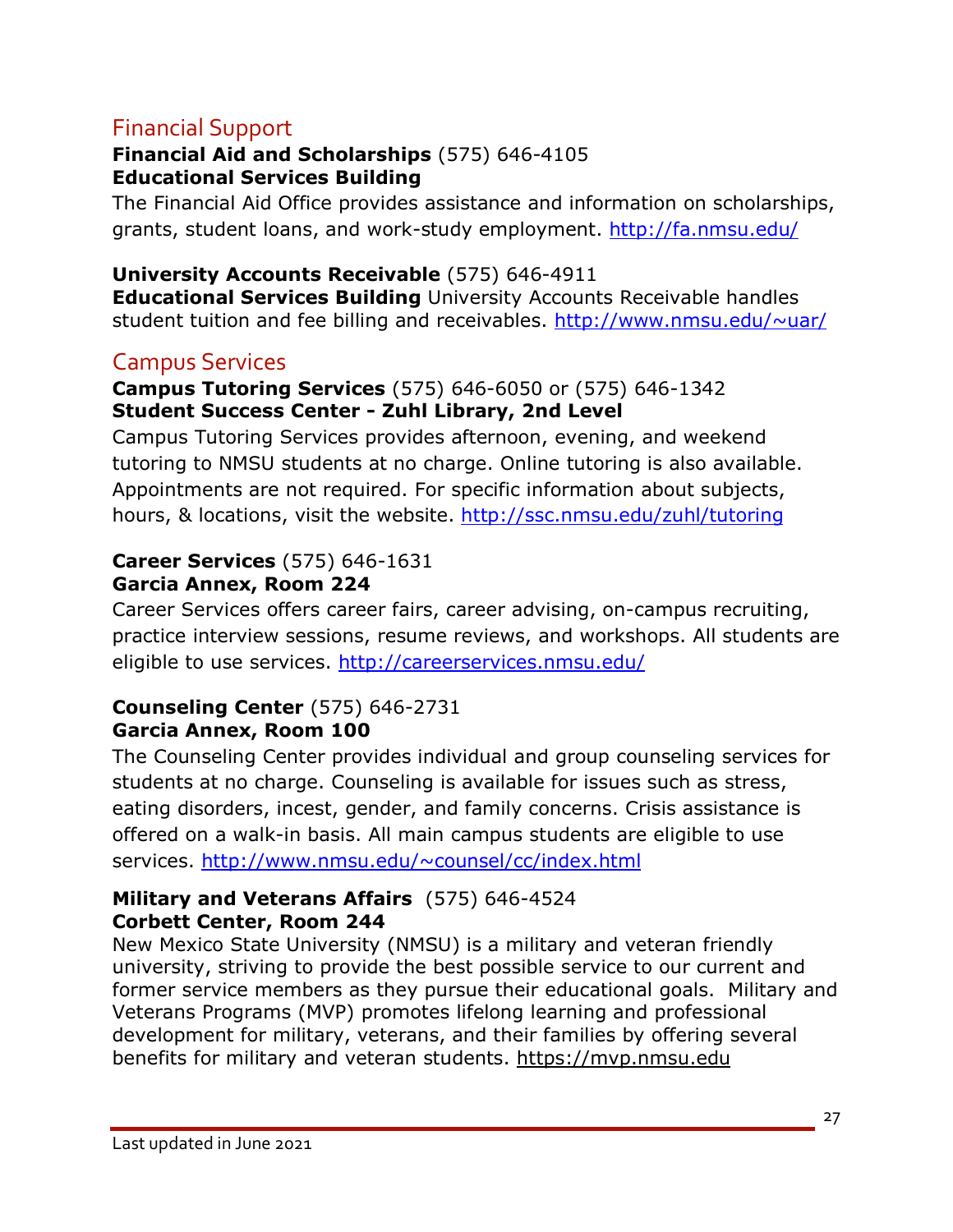#### **Student Accessibility Services** (575) 646-6840 **Corbett Center, Room 244**

Services for Students with Disabilities is committed to providing reasonable accommodations for qualified students in accordance with state and federal laws. SAS offers a variety of services to students with documented physical, learning, or psychological disabilities. Students must bring in documentation supporting the needed accommodation, fill out our Student Information Form, and meet with the SSD Coordinator before accommodations can be made. http://www.nmsu.edu/~ssd/

# Health & Wellness

# **Aggie Fit** (575) 646-2907

The program offers access to both the Activity Center & Natatorium and group fitness classes and participation in intramurals. http://wellness.nmsu.edu/aggiefit/

#### **Aquatic Center** (575) 646-3518

**Aquatic Center, on Stewart Street between Locust and Williams Ave.** The Aquatic Center is NMSU's aquatic resource center. It provides the venue for intercollegiate sports, intermural sports and recreational swimming. http://recsport.nmsu.edu/aquatics/

#### **Campus Health Center** (575) 646-1512 **Corner of Breland and Stewart streets**

The Campus Health Center offers outpatient primary healthcare by a staff of physicians, nurse practitioners, and other healthcare professionals. Full and part-time NMSU undergraduate and graduate students with valid NMSU ID and verification of enrollment are eligible for services. Fees are charged for Lab, X-ray, or Pharmacy services, as well as for any medical supplies. Insurance claim filing assistance is offered with proof of insurance and receipts. Students may obtain additional information on supplemental health insurance through the SHC Insurance Office. http://wellness.nmsu.edu/shc/

# **Recreational Sports/Activity Center** (575) 646-2907

Open recreation and weight room facilities are available to students with a full-time ID or paid activity pass. Intramurals, outdoor recreation, and Fitness/Wellness programming are available. Published open recreation and weight room hours are available at the center.

http://www.nmsu.edu/~recsport/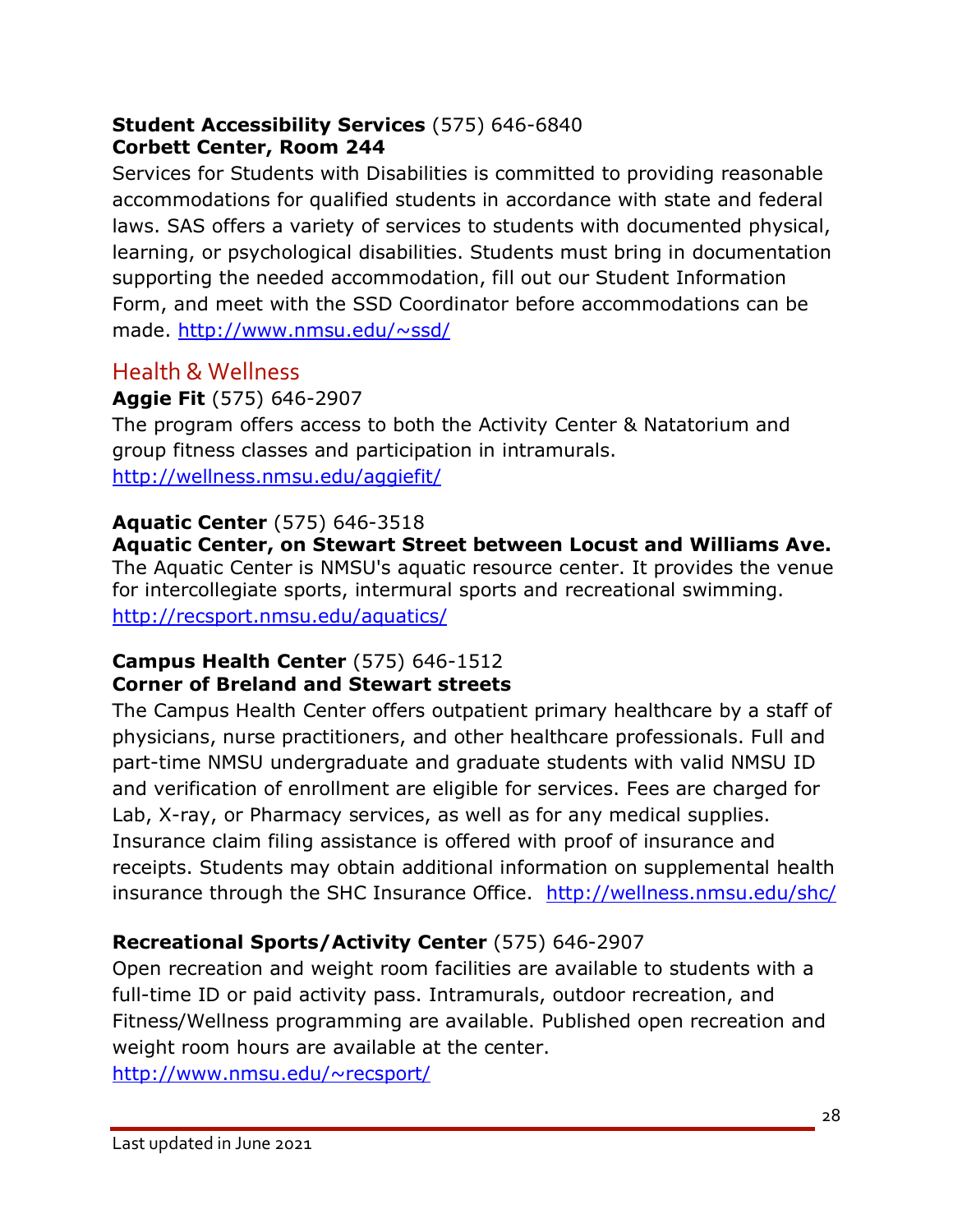# Library Services

#### **NMSU Libraries** (575) 646-2932

NMSU Libraries offer over 1 million volumes in 2 locations on campus: Zuhl Library and Branson Hall Library. Any permanent New Mexico resident can check out a total of 5 books at any one time from the NMSU Libraries. http://lib.nmsu.edu/index.shtml

#### **Zuhl Library Copy Center** (575) 646-6910 **Zuhl Library, 1st floor**

The NMSU Zuhl Copy Center provides a fast, cost-effective and high-quality document duplicating and finishing service to the University community. http://lib.nmsu.edu/depts/accserv/copycenter.shtml

# Parking & Transportation

# **Crimson Cab (575) 524-TAXI (8294)**

Crimson Cab provides a FREE cab ride with a valid NMSU ID. Call 575.524.TAXI 7 days a week from 9 pm to 5 am. Don't drink and drive. http://asnmsu.nmsu.edu/aggie-transportation/crimson-cab/

#### **Parking Department** (575) 646-1839

#### **725 College Drive (at the northeast corner of College Dr. & Union Ave.)**

The NMSU Parking Department is responsible for administering the parking program for NMSU. This includes issuing parking permits, enforcing parking regulations, and maintenance and development of parking lots. The free lots are indicated by a brown color on the official parking map. Permits are not required to park in free lots. Visitors may use metered spaces, obtain a free weekly visitor parking permit from the Parking Department, or obtain a free daily e-permit on-line at http://www.campusvisitor.com.

http://www.nmsuparking.com/

# **Pete's Pickup** (575) 646-1111

Campus can be a little scary late at night. Whether you've been studying late at the library, had a late extracurricular meeting, or if you're out late on campus for any other reason, you can always call Pete's Pickup for a safe escort to your car or dorm. Pete's Pickup will take you anywhere on campus. http://asnmsu.nmsu.edu/programs/petespickup/index.html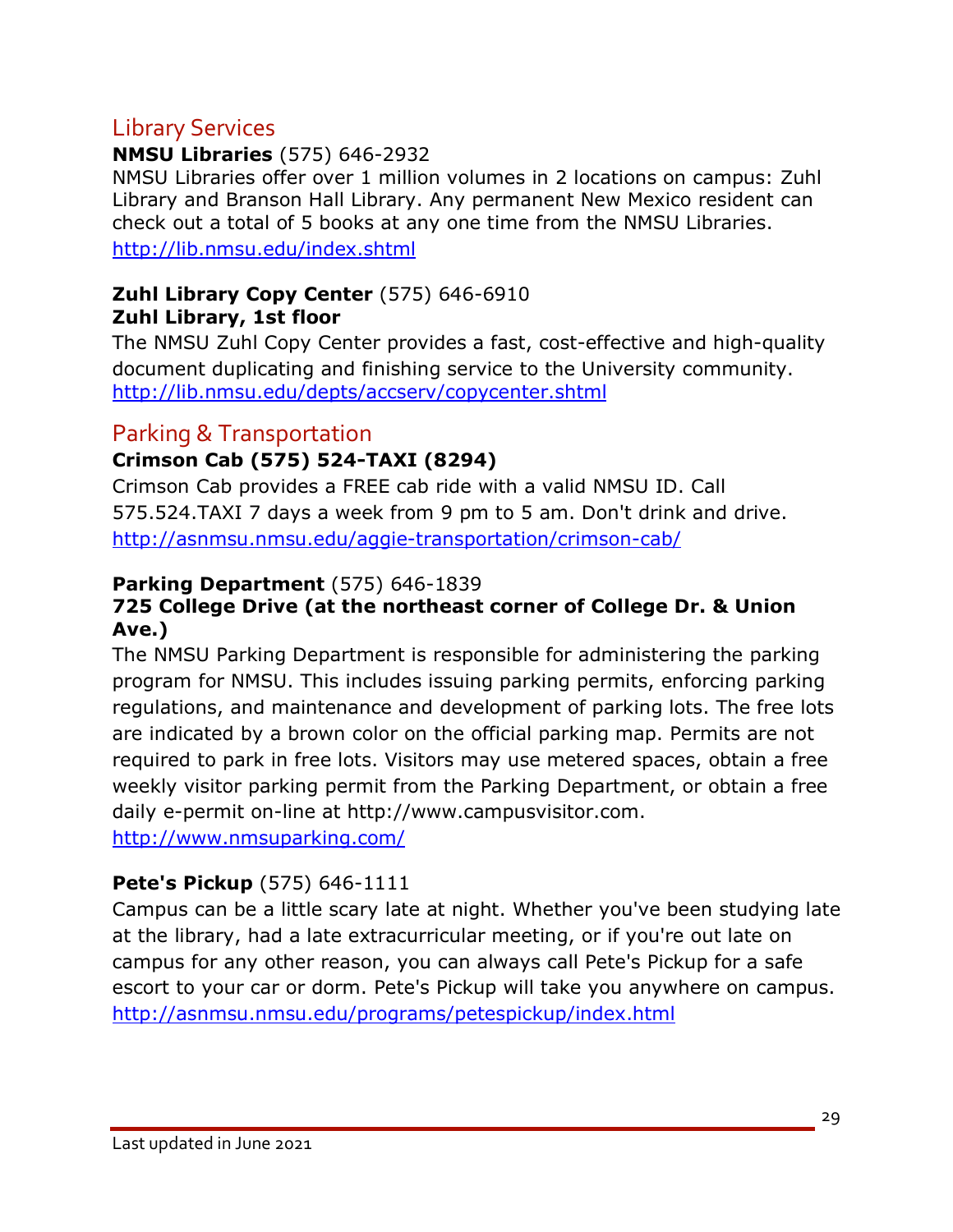# Computer & Technical Services

# **Accounts and Passwords** (575) 646-1840

Access to a variety of NMSU online services are based on usernames and passwords. NMSU students can activate the new credential by going to http://my.nmsu.edu and clicking on the "Register Now" button. http://ict.nmsu.edu/eaccounts.html

#### **ICT Customer Service and Helpdesk** (575) 646-1840 **ICT Building (Across from O'Donnell Hall, behind the New Science Hall) Room 140**

ICT Customer Service provides assistance for NMSU's voice, video, data, network and Information Technology needs at NMSU. The ICT Helpdesk in Room 140 also provides walk-in support for many common software and desktop computer issues. http://ict.nmsu.edu/csc/index.html

# **Student Technology**

The Student Technology site is your one-stop source for information and instruction about technology at NMSU. The site can be used as a reference for computing-related questions. http://studenttech.nmsu.edu/

#### **Student Information Management (575) 646-PETE (7383) Educational Services Building**

Student Information Management (Pete's one-stop-shop) works in partnership with the Division of Student Success and the NMSU community to provide functional, technical, and business intelligence support services for student administrative and reporting systems. Contact by email is available also: onestop@nmsu.edu or http://sim.nmsu.edu/

# Campus Safety

#### **Fire Department** (575) 646-2519 **Corner of Wells St. and Research Ave.**

The NMSU Dept. of Fire & Emergency Services (DFES) provides emergency response for the NMSU main campus. DFES also provides fire prevention and various forms of public education related to emergency services. http://www.fire.nmsu.edu/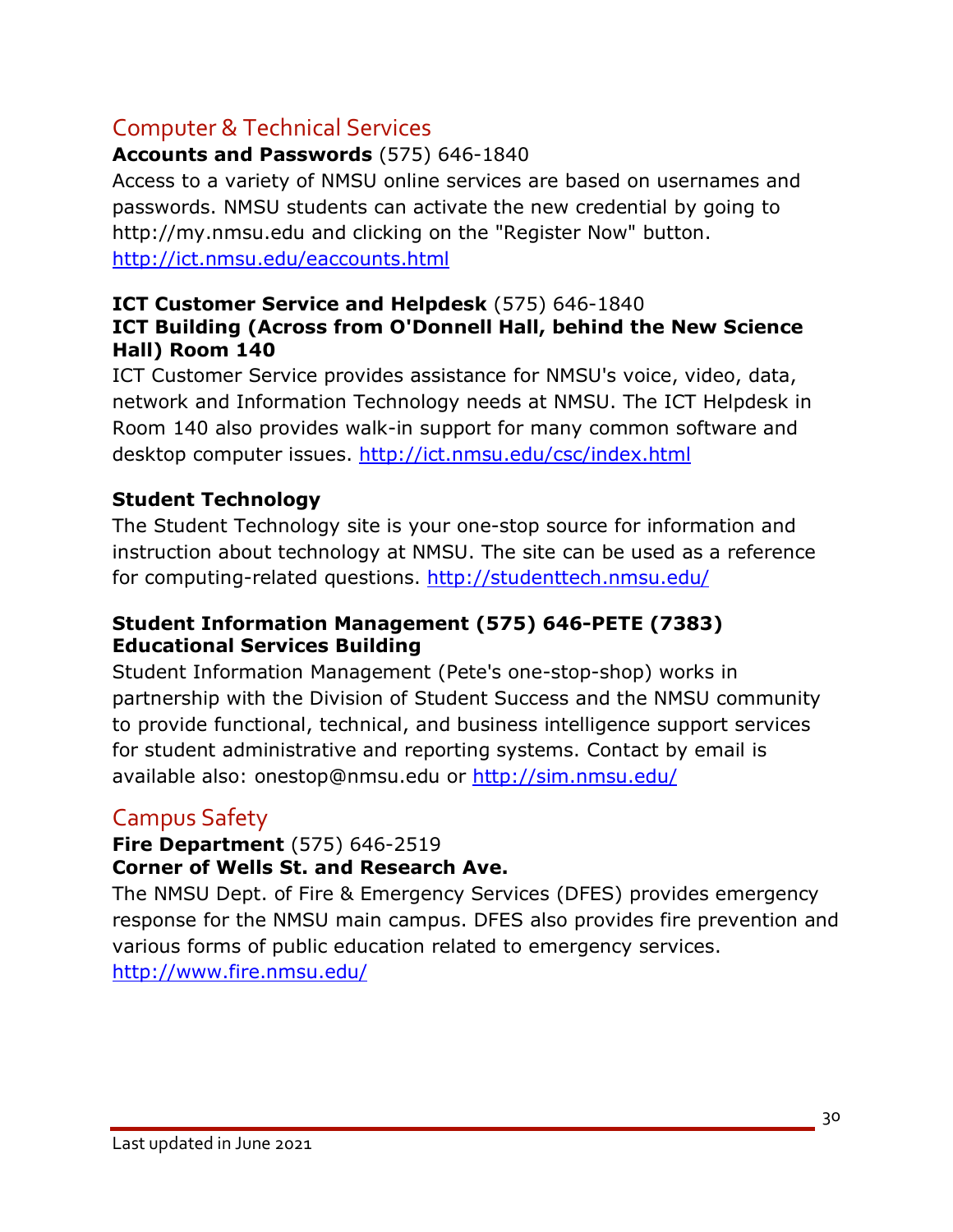#### **NMSU Police** (575) 646-3311 **725 College Drive, Las Cruces, NM 88003**

The NMSU Police Department is a full service, 24-hour a day police agency, complete with its own enhanced 911 emergency dispatch center, criminal investigations section, and training staff. http://www.nmsupolice.com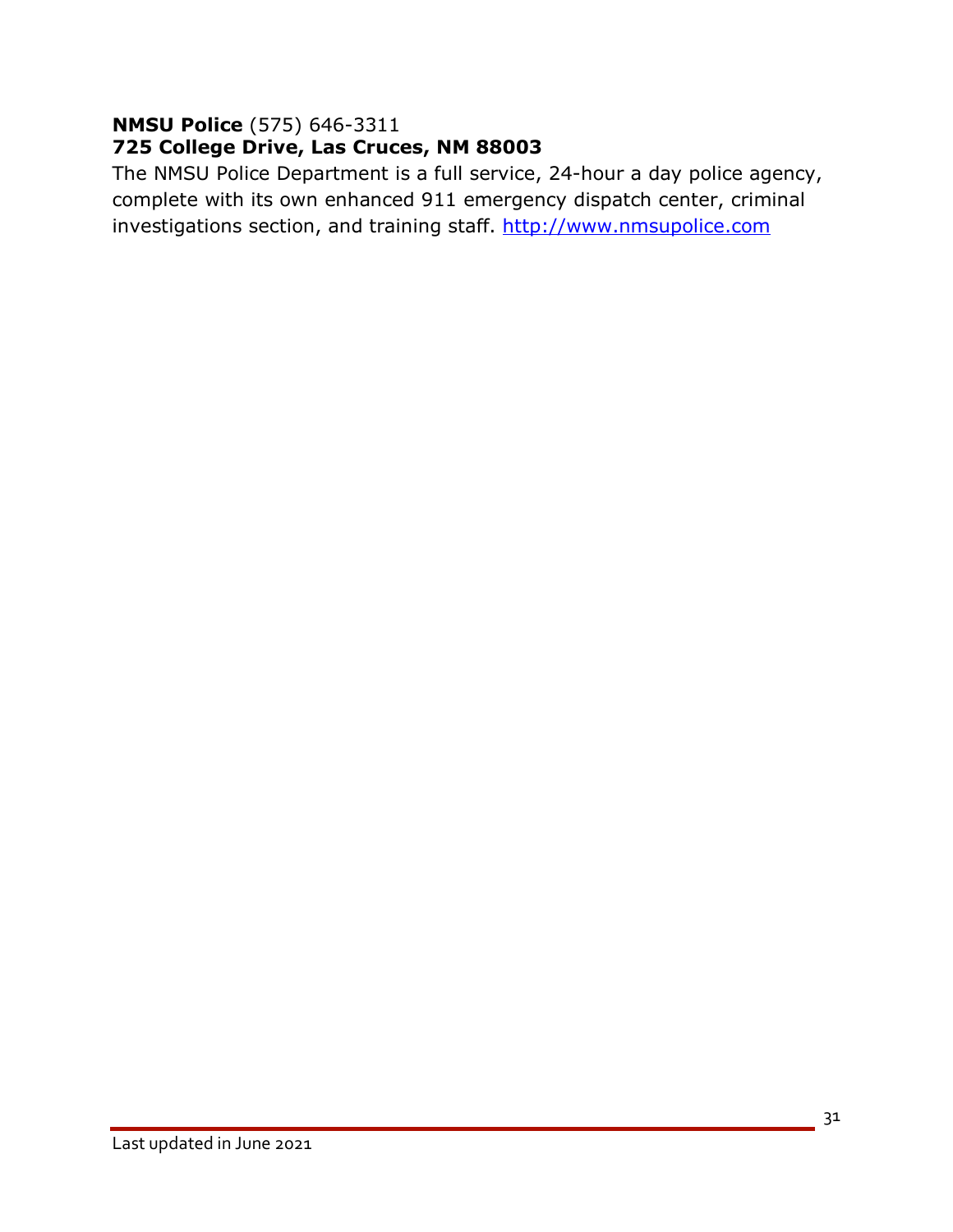# Appendix A: List of Approved Conferences

#### **Spring**

ACPA Annual Conference http://convention.myacpa.org/boston2019/

American Association of Community Colleges (AACC) http://www.aacc.nche.edu/newsevents/Events/convention2

American Educational Research Association (AERA) http://www.aera.net/

Conference on Academic Research in Education (CARE) https://www.care-conference.net

Critical Race Studies in Education Association (CRSEA) http://www.crsea.org

NASPA Annual Conference https://www.naspa.org/about

The Council for the Study of Community Colleges (CSCC) http://www.cscconline.org/

#### **Fall**

Association for the Study of Higher Education (ASHE) http://www.ashe.ws/

International Leadership Association (ILA) http://www.ila-net.org/

National Association for Multicultural Education (NAME) https://www.nameorg.org

National Indian Education Association (NIEA) http://www.niea.org/

Research on Women and Education (RWE) http://www.rwesig.net/

University Council for Educational Administration (UCEA) http://www.ucea.org/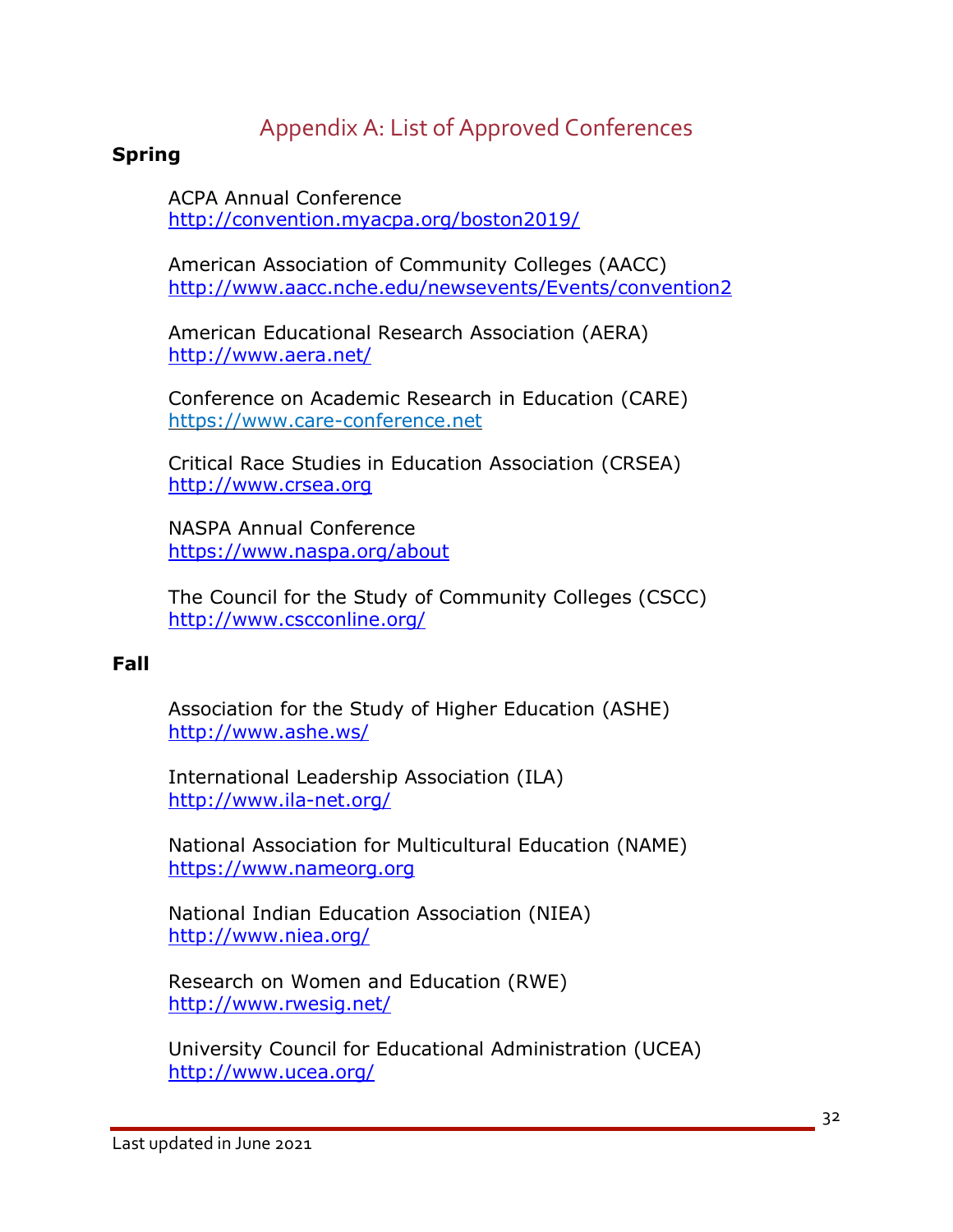# Appendix B: Checklist for Pre-Proposal/Comprehensive Exam

Completed Pre-Proposal draft of chapters 1-3

1-inch margins for entire document

Entire document adheres to APA 6<sup>th</sup> formatting

 Recommended page allotment for each chapter (Chapter 1: 14-18 pages, Chapter 2: 50 pages minimum, Chapter 3:14-20)

Consent Form (if applicable)

Interview Questions (if applicable)

 Participant Recruitment Materials (Call for Participation Messages, Flyers, etc.)

Completed Table of Contents

Full list of references checked and cross checked

Spelling and Grammar Correct

Copy of PowerPoint Presentation (3-4 slides per page/black and white)

Light refreshments/beverages

Pre-proposal must be completed by April 15<sup>th</sup> of spring semester and November 15th of fall semester

| <b>Student Name:</b> | Student Signature: |  |  |  |  |
|----------------------|--------------------|--|--|--|--|
| Date:                |                    |  |  |  |  |
|                      |                    |  |  |  |  |

| Chair Name: | <b>Chair Signature:</b> |  |  |  |  |
|-------------|-------------------------|--|--|--|--|
| Date:       |                         |  |  |  |  |